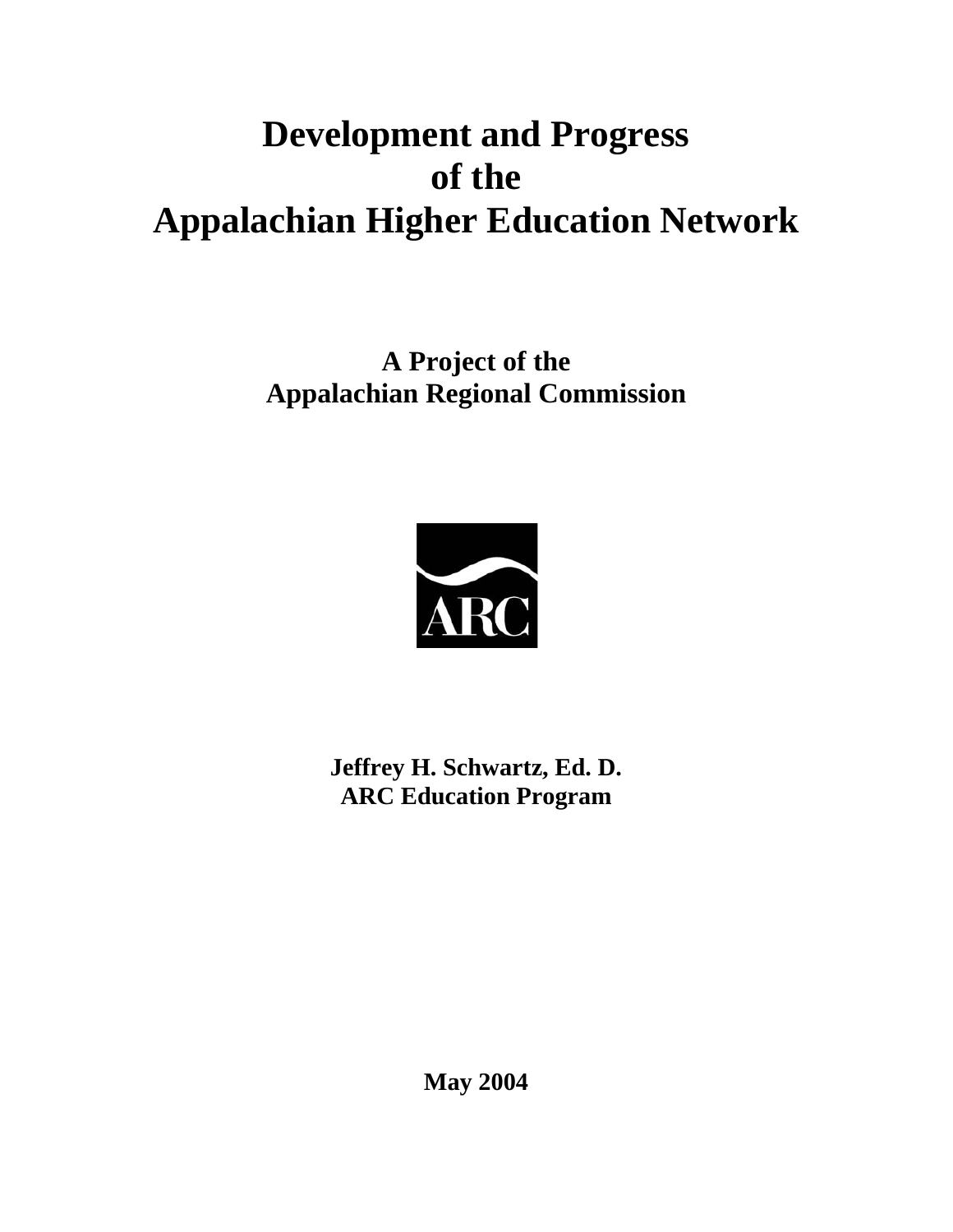**A Project of the Appalachian Regional Commission** 



**Jeffrey H. Schwartz, Ed. D. ARC Education Program** 

# **Executive Summary**

# **Appalachia Lags in Postsecondary Education**

Appalachia is catching up with the nation as a whole on many socioeconomic indicators—even surpassing the national averages in some areas—but the Region still lags in postsecondary education. The U.S. Department of Education estimates the college-going rate of high school graduates nationwide at 63.3 percent; for Appalachia the rate is between 35 and 55 percent, according to Commission data. And only 17.7 percent of the population age 25 and older in Appalachia has a college degree, compared with 24.4 percent of the population in the nation as a whole. While this gap may not appear large, it is growing. Because at least some college or postsecondary training is now necessary to obtain jobs that pay a livable wage, it is critical that we close the college-going gap between Appalachia and the nation.

**The Appalachian Higher Education Network Seeks to Increase Educational Attainment** 

Increasing the college-going rate and raising educational attainment levels is the mission of the Appalachian Higher Education (AHE) Network. The Network is based on a successful college access program in Appalachian Ohio—the Ohio Appalachian Center for Higher Education (OACHE)—which was established in 1993 by the Ohio Board of Regents. Since 1998, the Appalachian Regional Commission has helped establish centers in Alabama, Kentucky, Mississippi, North Carolina, Tennessee, Virginia and West Virginia. Consortia of two- and four-year institutions of higher education and community-based nonprofit organizations run each center. In 2003, the original center in Ohio won the "Innovations in American Government Award" from the Harvard University John F. Kennedy School of Government.

### **Network Centers are Models of Success**

All centers have achieved high rates of success. The key to their success? The director of OACHE attributes it to total school buy-in, with all teachers and administrators participating in and "owning" the program. Schools served by OACHE and the West Virginia Center (the first site to replicate the OACHE program) have shown consistent, sustained gains in their collegegoing rates. AHE Network centers now report several high schools with college-going rates well above the national average of 63.3 percent, with some schools in Mississippi and Alabama reporting 100 percent of their 2003 graduating seniors continued their education. Annual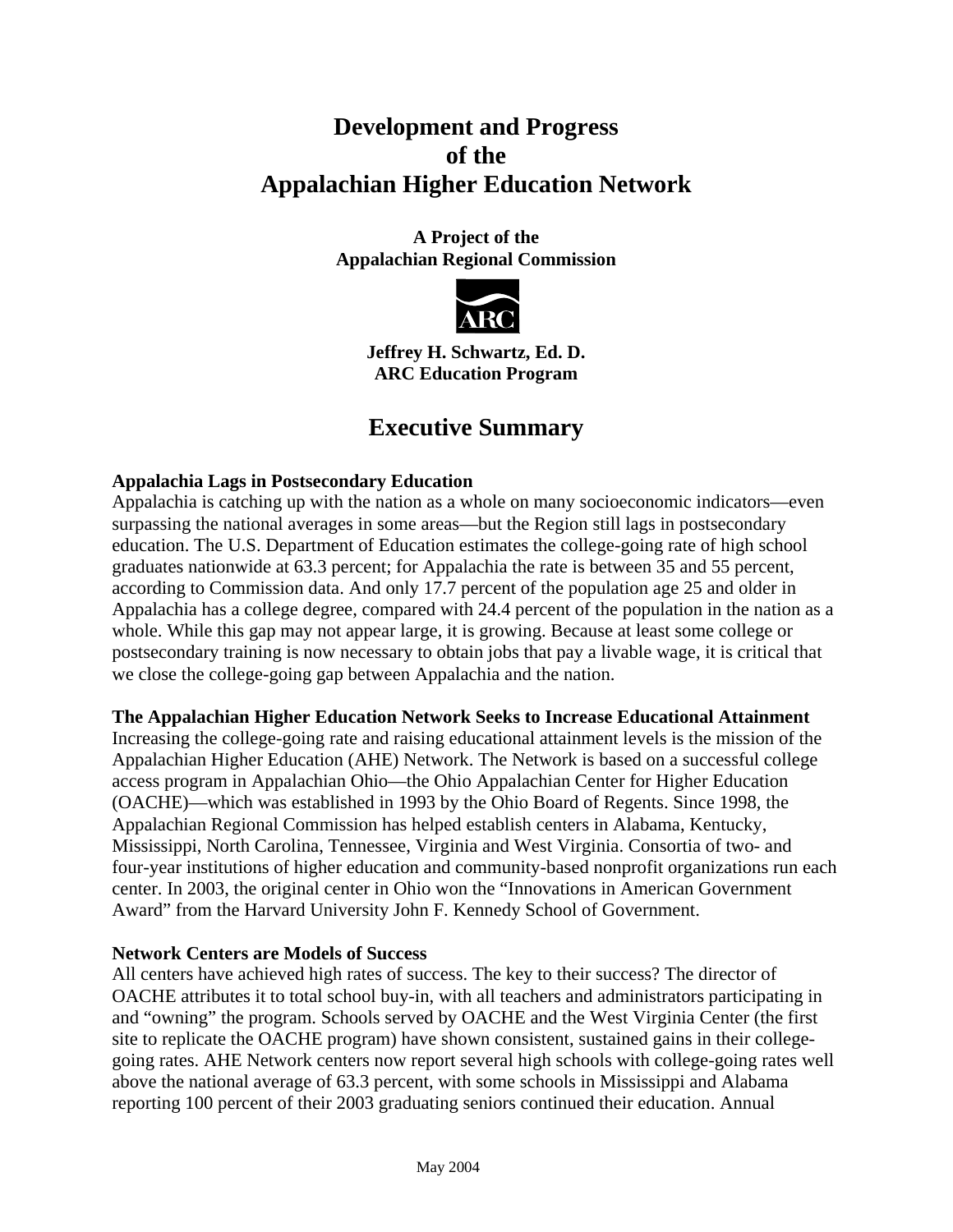increases of 25 to 30 percentage points in college-going rates are common in the first years of implementation.

Network centers offer competitive grants, training, and technical assistance to high schools to sponsor college visits, mentoring programs, and career exploration programs. Centers also help students identify and apply to colleges, and address the emotional and social barriers to attending college that students face.

ARC is working with the state governments, foundations, and corporations in the Region to establish more centers.

### **Commission Support of AHE Network Centers**

ARC provides training and support services to center directors. Sarita Gattuso, director of the West Virginia Center, coordinates these services. Gattuso and Wayne White, director of the original center in Ohio, mentor new directors and provide consultative services and training to new sites. New directors attend the Ohio and West Virginia conferences for participating high schools to learn more about the process. White and Gattuso also travel to new sites to observe and assist with implementation.

ARC also provides training and helps to obtain other sources of funding for centers. After two years of support from ARC, each center is expected to have helped increase the college-going rates of high school graduates and to be able to attract adequate funding to maintain services.

Since 1998, ARC has provided \$982,405 to establish and expand the AHE Network. Nineteen percent (\$184,787) of that amount has been spent on support activities, including training and mentoring for directors of new centers. The remaining 81 percent of ARC funding has been provided directly to the centers to support start-up and initial operating costs. Commission investment in the AHE Network, which includes \$75,000 from a W.K. Kellogg Foundation Grant, has leveraged over \$1.1 million in state and local funds.

#### **More Research on the Region and about Individual Students is Needed**

Research on the long-term impact of the AHE Network and similar programs on Appalachian students is scant. Though the increased number of students attending some form of postsecondary education has been carefully documented, we do not know what happens to students after they enter college.

Another area requiring more research is "brain drain" from Appalachia. Census data shows that many parts of Appalachia are losing people—particularly young people and those in the prime earning years of 25 to 50. Formal research is not available on whether the AHE Network and similar programs have an impact on migration patterns.

#### **More Centers are Needed to Serve All States**

ARC's goal is to have AHE Network centers in all 13 Appalachian states serving all Appalachian counties, beginning with counties and areas identified as economically distressed.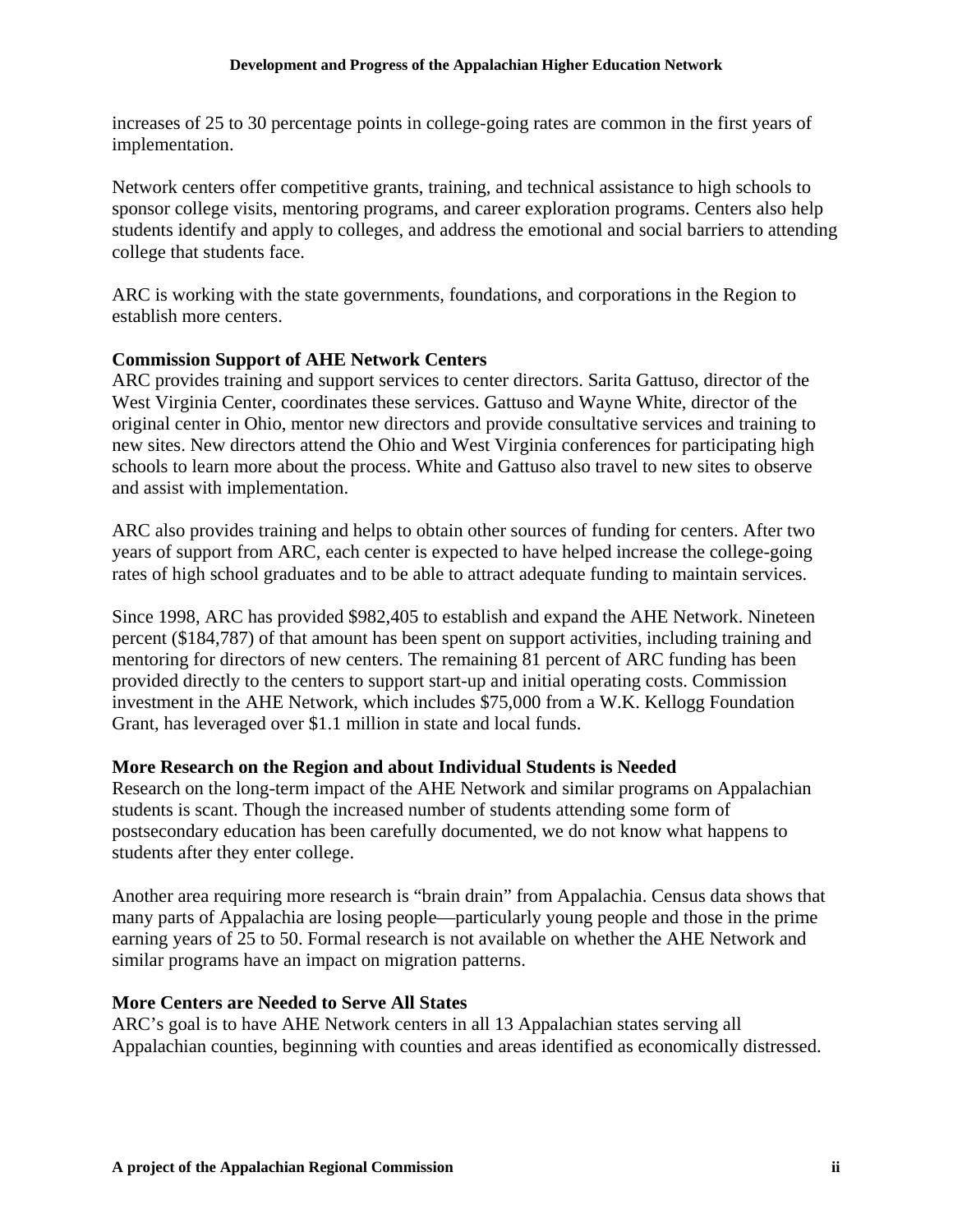The existing eight centers have the capacity to serve only 60 to 75 high schools in a given year, out of more than 300 in ARC-designated economically distressed counties alone. And not all states or distressed counties are currently served. Given that Network centers work with each school for at least two to three consecutive years, it would be at least 10 years before these eight centers reached all high schools in economically distressed counties for an initial round of assistance—and that does not include the high schools in distressed areas of other counties.

#### **A Discussion of the Development and Progress of the AHE Network**

This report discusses the critical need for postsecondary education, and for the AHE Network itself. It also discusses the history and effectiveness of the AHE Network model and how ARC has grown the Network, and provides preliminary data on the impact and success of individual centers. Future directions for the Network and the need for further research on the impact of these, and similar, programs on individual students and the Region itself are also presented.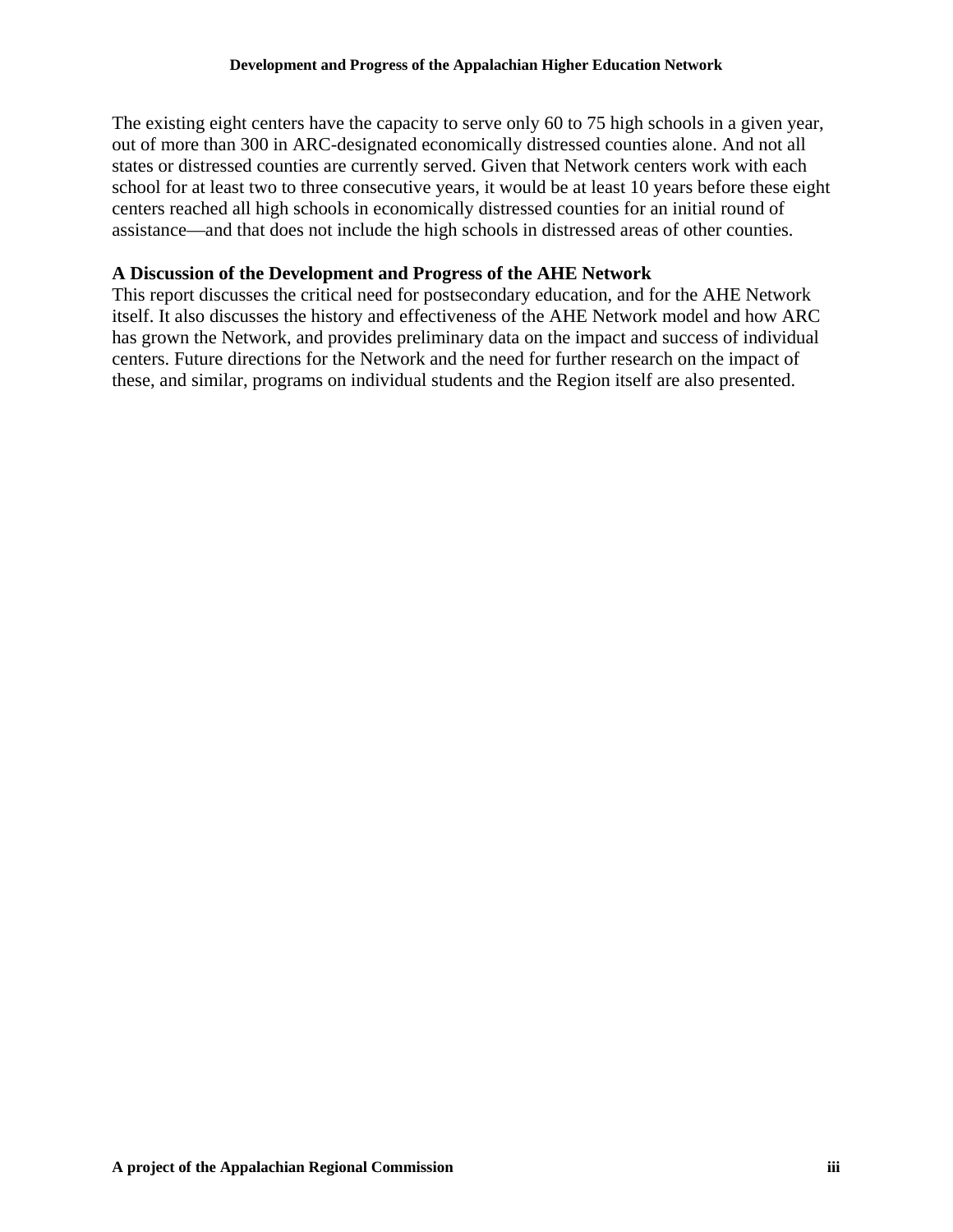## **A Project of the Appalachian Regional Commission**



# **Jeffrey H. Schwartz, Ed. D. ARC Education Program**

In 1998, the Appalachian Regional Commission (ARC) began developing what is now the Appalachian Higher Education (AHE) Network. The AHE Network, currently composed of eight centers, has the mission of increasing the college-going rate in Appalachia, the numbers of students who continue their education directly after graduating high school. This paper discusses why a postsecondary education is so critical and the need for the AHE Network in the region. It then describes the history and effectiveness of the AHE Network model and presents preliminary data on the impact and success of individual AHE Network centers. The paper concludes with a discussion of future directions for the Network and the need for research on the long-term impact of these and similar programs on individual students.

### NEED FOR POSTSECONDARY EDUCATION

As the nation and the world move into the post-industrial era, the need for more workers in all occupations to have higher levels of both knowledge and skills grows. Postsecondary education is quickly becoming a necessity for all and the level required is continuing to rise. A U.S. Department of Education commissioned paper on workforce and job-opening projections<sup>2</sup> readily demonstrates this. Between 1998 and 2008, 15 percent of the labor force aged 16 to 24 will be high school dropouts, but only 9 percent of new jobs and 12 percent of all jobs will be available to high school dropouts. At the other end of the spectrum, 61 percent of the labor force will have some postsecondary education or higher, but 64 percent of all jobs—including 69 percent of all new jobs—will require at least some postsecondary education. In other words, given the current projections, we are guaranteeing that we will have both unemployment and unfilled jobs, a situation that exists today in many regions and job sectors.

 $\overline{a}$ <sup>1</sup> The terms "postsecondary education" and "higher education" are used synonymously in this paper. Similarly, "college" is used to refer to any postsecondary institution, including two-year colleges, four-year colleges, and postsecondary technical and vocational schools.<br><sup>2</sup> Anthony P. Carnevale and Donna M. Desrochers. "The Missing Middle: Aligning Education and the Knowledge

Economy." (Figure 9) Paper commissioned by the U.S. Department of Education, Office of Vocation and Adult Education and presented at "Preparing America's Future: The High School Symposium," April 4, 2002, Washington, DC. http://www.ed.gov/about/offices/list/ovae/pi/hs/commisspap.html?exp=0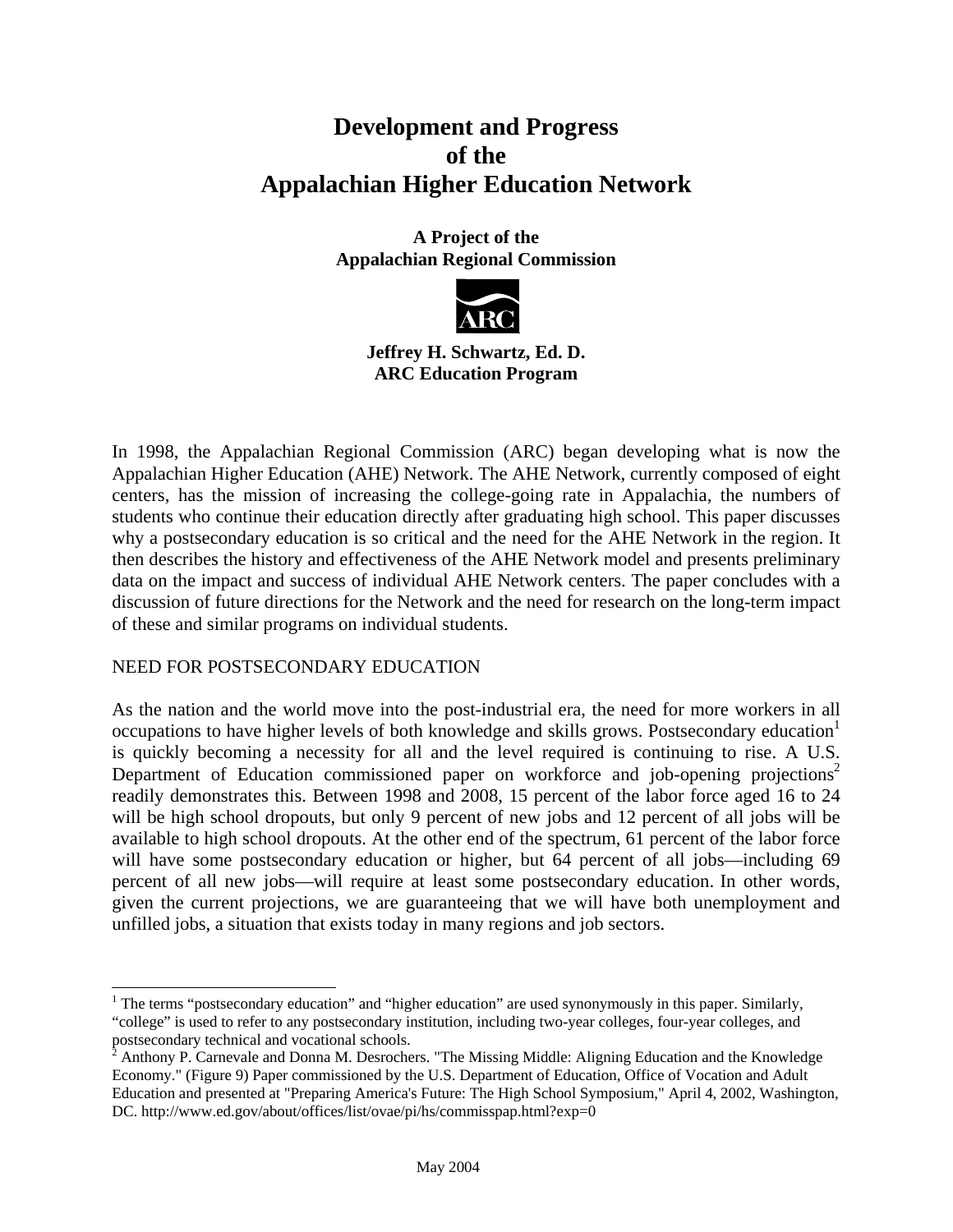

Pressing the point even further are the data gathered by the Census Bureau on incomes in 2000.3 (See Figure 1.) The median income for all yearround full-time workers that year was \$32,717. High school dropouts earned an average of only \$21,332 per year while those with a bachelor's degree made twice as much, \$42,877. The income of a high school dropout is not sufficient to support a family of four

above the federal poverty line. In order to find a job that will enable an individual and his or her family to live independent of government support, at least some postsecondary education is now essential.

# EDUCATIONAL ATTAINMENT IN APPALACHIA

A survey of the literature on high school graduation rates shows that the United States has made tremendous progress in the past 100 years. In the early 1900s, approximately 8 percent of the population graduated from high school. In the early 2000s, that number is approaching 90 percent. In 1973, about one-third of Americans in skilled blue-collar jobs did not have a high school degree and only 17 percent had any postsecondary education. In 25 years those numbers more than reversed: in 1998, only 11 percent were high school dropouts and 48 percent had at least some postsecondary education or a degree.<sup>4</sup>

Commission analysis of 2000 Census data shows that while Appalachia is catching up with the nation as a whole on some indicators, the region still lags the nation in the critical postsecondary education rates. The percent of the population age 25 or older in the Appalachian region with only a high school diploma or the equivalent is 35.8 compared with 28.6 percent nationwide. (See Table I and Figure 2 on page 3.) While Appalachia having a higher percentage with high school diplomas looks favorable—and we have made strides in closing the high school

 $\overline{a}$ 

<sup>&</sup>lt;sup>3</sup> Employment, Work Experience, and Earnings by Age and Education: Civilian Noninstitutional Population (Data from the 2000 Census.) http://www.census.gov/hhes/income/earnings/call1usboth.html

<sup>4</sup> Scott Loftus, "Every Child a Graduate," Alliance for Excellent Education, September 2002. http://www.all4ed.org/publications/EveryChildAGraduate/index.html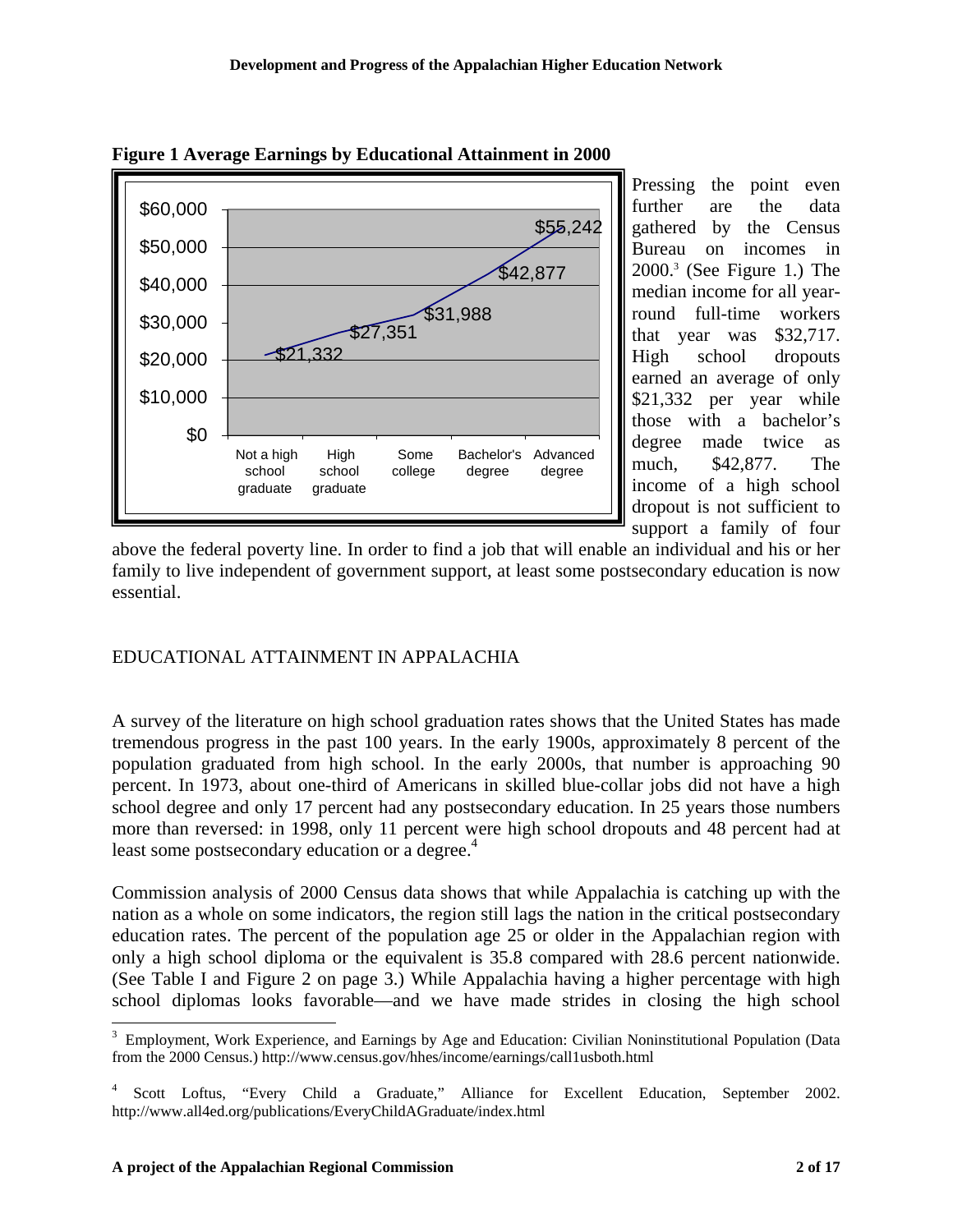graduation gap—the data shows that not only does a larger share of the Region's population than the nation's not have a high school diploma but that many more high school graduates are remaining at that level instead of continuing their education. Indeed, the postsecondary educational attainment gap between the Region and the nation is widening and is now over ten percentage points with only 41.0 percent of the Appalachian population having some postsecondary education or higher compared with 51.8 percent of the nation's. And given the current college going rates of  $63.3$  percent<sup>5</sup> nationwide while only 35 to 55 percent of Appalachian high school students go directly into postsecondary education—a significant difference even at the higher end of the spectrum—the gap is growing. This trend is not likely to change without a strong region wide intervention.

**Table I Educational attainment levels in Appalachia and the nation in 20006**

| Percent of population with:                                               | <b>Appalachian Region</b> | Nationwide |
|---------------------------------------------------------------------------|---------------------------|------------|
| Less than a high school diploma                                           | 23.2                      | 19.2       |
| High school graduate or equivalent (but no post<br>secondary education)   | 35.8                      | 28.6       |
| Some college or higher (includes 2-year, 4-year,<br>and graduate degrees) | 41.0                      | 51.8       |
| Bachelor's degree or higher                                               | 17 7                      | 24.4       |

Levels of education are closely associated with several indicators of success in life.<sup>7</sup> Higher levels of educational attainment are associated with better health, healthier children, longer life expectancies and higher salaries.

Countries and regions populations that have higher levels of education are clearly better positioned to develop economically, regardless of how the economy performs overall. Such areas will be able to attract higher levels of investment and jobs that pay higher salaries. They are likely to shrink more slowly in a recession and rise more quickly when the overall economy is strong. Likewise,

**Figure 2 Educational attainment in Appalachia and the nation in 2000** 



 5 National Center for Educational Statistics, *Digest of Educational Statistics, 2001.* Table 184. http://nces.ed.gov/pubs2002/digest2001/tables/dt184.asp

<sup>&</sup>lt;sup>6</sup> Data for Table I and Figure 2 were compiled by the Appalachian Regional Commission from US Department of Commerce, Census Bureau, 2000 Census of Population and Housing, Demographic Profile, Table 2

<sup>7</sup> Dan Goldhaber and Dan Player, *Analytical Framework for Assessing the Potential Return on a Federal Investment in the Alliance for Excellent Education's "Every Child a Graduate".* 

http://www.all4ed.org/publications/PotentialReturnOnAFederalInvestment\_Goldhaber.doc and Duncan Chaplin, *Public and Private Benefits of Education for At-Risk Youth and the Alliance for Excellent Education Framework.*  http://www.all4ed.org/publications/BenefitsOfEducationForAtRiskYouth\_Chaplin.doc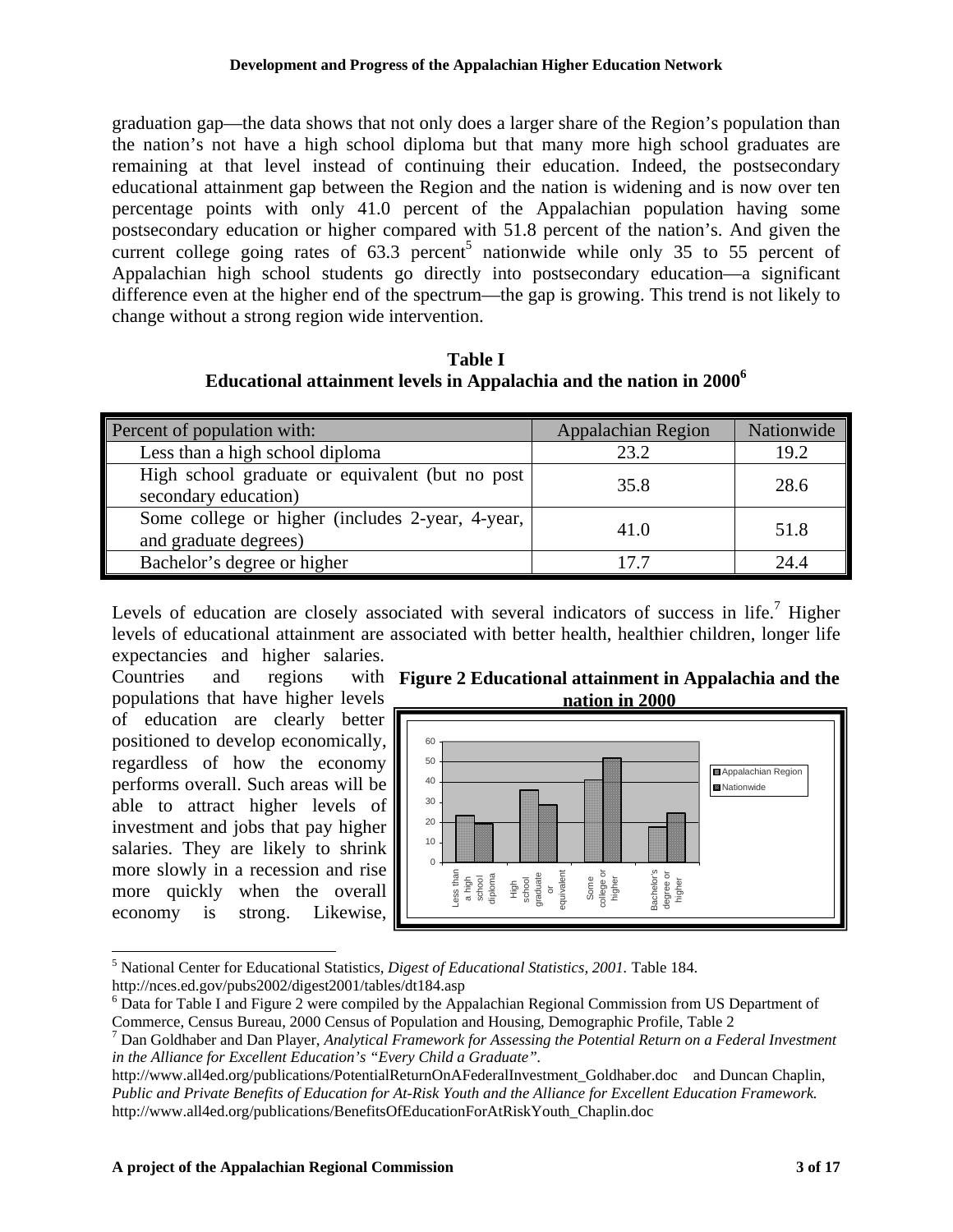countries and regions with populations that have lower levels of education are poorly positioned to develop economically. This has been the case in Appalachia. When the national and world economies have been robust, growth in the Region has been considerably slower than growth in the nation as a whole. When the national economy has been in a downturn, the economy of the Region has tended to sink farther and faster.

## HISTORY OF THE AHE NETWORK MODEL: OHIO APPALACHIAN CENTER FOR HIGHER EDUCATION

The Ohio Board of Regents realized in the early 1990s that they had a problem. While 80 percent of the high school seniors surveyed in Appalachian Ohio indicated that they wanted to go to college, only about one-third did.<sup>8</sup> At the time, the statewide college-going rate was close to 54 percent. Spurred by regent and restaurateur Bob Evans, a long-time resident of the region, the board formed a consortium of two- and four-year colleges and universities in the region to investigate the problem. The consortium, funded at \$100,000 by the Ohio Board of Regents for two years, initiated the Access and Success Project. The first phase of the project, completed in 1993, was to conduct research to determine why such a discrepancy existed in the college-going rates between the state as a whole and the Appalachian portion of the state.

#### *Initial Study*

The Appalachian Access and Success Project identified several significant barriers to greater participation in higher education in Appalachian Ohio, which can be summarized as:

- Lack of information and misinformation
- Lack of informed guidance and assistance
- Lack of self-confidence and low self-esteem
- Lack of encouragement
- Lack of academic preparation

While the financial burden of participating in higher education is a primary concern for students and their families, the report noted that most of the high school students greatly overestimated the cost of attending postsecondary education. Furthermore, both parents and students indicated a lack of knowledge about financial opportunities and the process of applying for aid. Surveys of older, "non-traditional" students in college also indicated that high schools had not done an adequate job of informing the students about the need for continuing their education and what it would mean for their careers.

Parents surveyed by the project indicated that they would like their children to attend college, but most of the parents themselves had not. The process of selecting a college, applying to the school and for financial assistance, and making the transition from high school to college is a very

l <sup>8</sup> Tim Crowther, Dewey Lykins, and Karen Spohn, "Report of the Appalachian Access and Success Project to the Ohio Board of Regents," Athens/Portsmouth: Institute for Local Government Administration and Rural Development, Ohio University/Shawnee State University, 1992. http://www.oache.org/A-Sstudy.html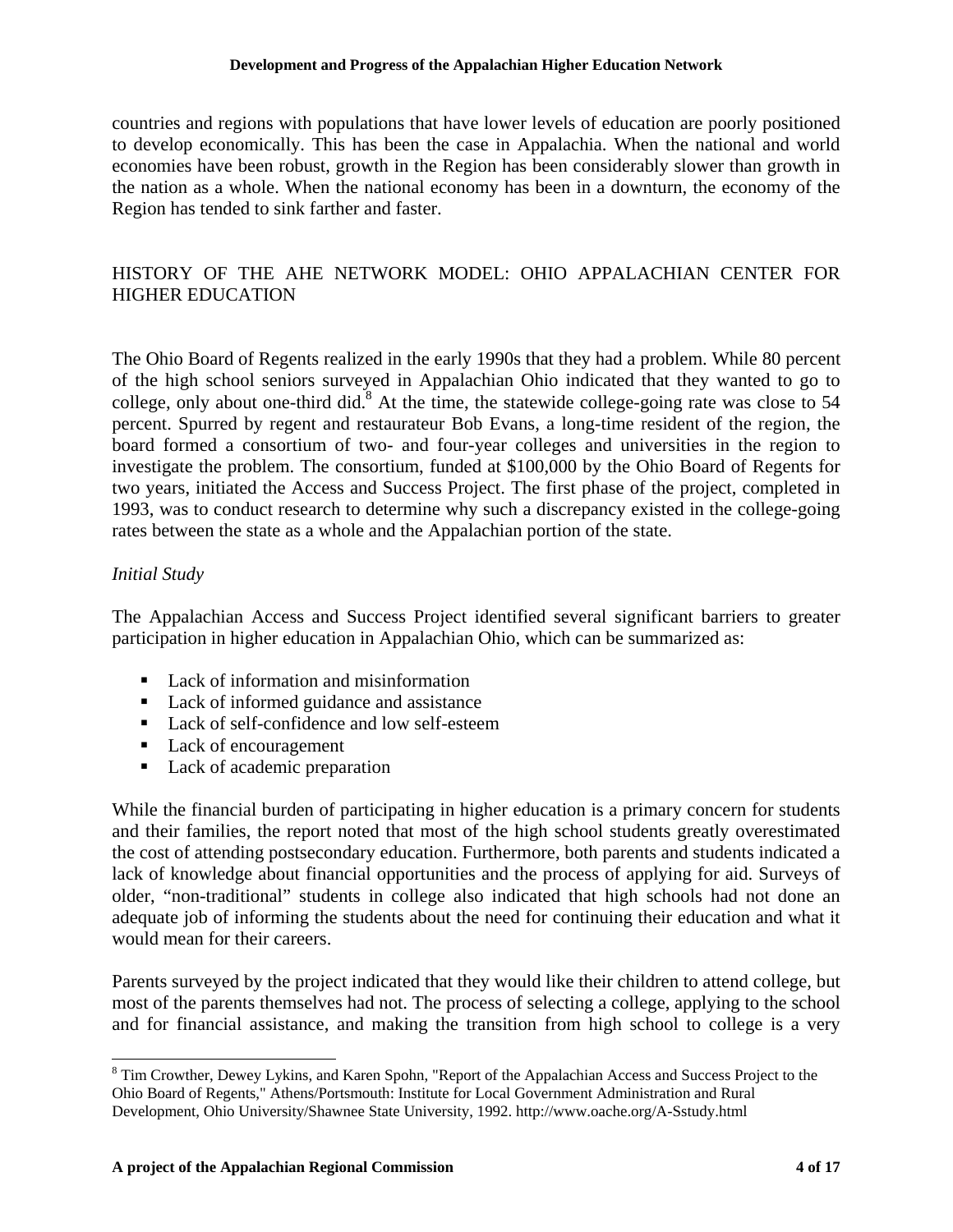complex and difficult one. Many of the parents, not having had the personal experience themselves, may not have been able to provide the level of assistance needed.

When surveyed, only a very small portion of Appalachian Ohio high school seniors felt themselves to be of above average intelligence. Onequarter of the seniors rated themselves as not intelligent enough to be successful in college and another quarter thought that their poor school grades would be a barrier to attending college. This poor self-image and low selfesteem likely comes, at least in part, from not having their potential to succeed recognized.

Given the low level of participation in higher education in the region, the students most likely did not have any role models to follow or other sources of encouragement. At the time of the report, most of the high school seniors from Appalachian Ohio would have been the first in their families to go to college and many would have been

#### **Common Elements of Effective Programs**

"The programs that appeared to be most effective [at increasing the college-going rate] had the following elements in common:

- Providing a key person who monitors and guides the student over a long period of time—a 'mentor,' program director, faculty member, or guidance counselor….
- Providing high-quality instruction through access to the most challenging courses offered by the school ('untracking'), through special coursework that supports and augments the regular curricular offerings (tutoring and specially designed classes), or by revamping the curriculum to better address the learning needs of the students.
- Making long-term investments in students rather than shortterm interventions. The longer students were in the program, the more likely they were reported to benefit from it.
- Paying attention to the cultural background of students… [I]t is likely the background and expertise of the staff and directors helped them to make cultural connections with students.
- Providing a peer group that supports students' academic aspirations as well as giving them social and emotional support.
- Providing financial assistance and incentives. Financial assistance is important for access to academic leveling experiences—college visits and SAT preparation courses as well as monetary support to make college a realistic possibility for some students…. "

Patricia Gandara and Deborah Bial. (September 2001). *Paving the Way to Postsecondary Education: K-12 Intervention Programs for Underrepresented Youth.* Report of the National Postsecondary Education Cooperative Working Group on Access to Postsecondary Education. National Center for Education Statistics, U.S. Department of Education. Available at http://nces.ed.gov/pubs2001/2001205.pdf page 9.

among the first in their communities. The students did not have anybody to tell them stories about campus life, to demonstrate the benefits of continuing their education or to show them that they too could handle it.

Finally, many students in the survey reported not having taken a college-preparatory curriculum. Whether this was due to a lack of encouragement—or pushing—from teachers to take higher level courses, a lack of resources in the mostly rural, low-income schools to offer more academically challenging curricula, or a combination of both is not known. Nontraditional college students who participated in the survey were particularly critical of their schools and lack of academic preparation.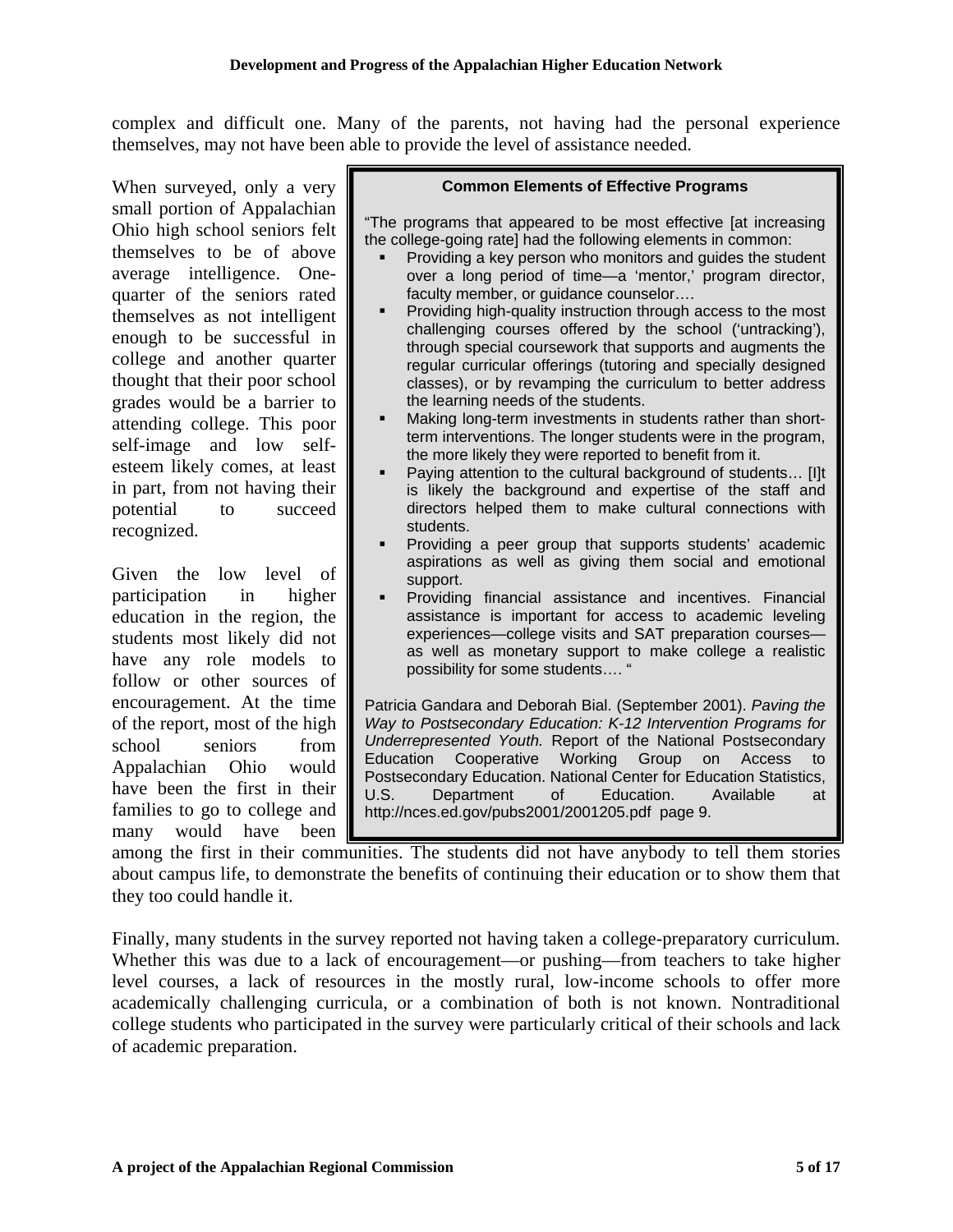# *Formation of Ohio Appalachian Center for Higher Education*

These barriers remained "remarkably consistent" across all groups in the survey. Identification of the barriers by the Access and Success Project presented the Ohio Board of Regents with an opportunity: address and eliminate them. Thus the Ohio General Assembly established the Ohio Appalachian Center for Higher Education  $(OACHE)^9$  under the leadership of Wayne White, a retired school superintendent and native of the region. OACHE, run by the same consortium of two- and four-year institutions of higher education that conducted the "Access and Success" study, began operating in 1993. The program offers competitive grants of \$5,000-\$10,000 to high schools in Appalachian Ohio and has recently begun funding middle and elementary schools to get their students thinking about college as well. These grants, supported by training and technical assistance from OACHE, provide the funds for the schools to sponsor college visits, mentoring programs, career exploration, and assistance in identifying and applying to colleges. The OACHE mission is to get the students to continue their education beyond high school, whether at a technical school, two-year college, or four-year college—it does not matter where the students go.

# *Model Program*

Newcomerstown High School in Tuscarawas County was one of the first applicants in 1993. Pat Cadle, a guidance counselor at Newcomerstown developed what is now called the "model program". Using this program, Newcomerstown High School increased its college-going rate from 28 percent to 72 percent in only three years. The model has been successfully replicated in numerous other schools including Southern Local High School in Meigs County, Ohio, where the college-going rate exceeded 90 percent in 2001. The model is built on involving the total school, not just selected students or teachers, infusing career exploration throughout the curriculum, and holding monthly parent meetings. Parents are provided training on how to help their children select and apply to colleges, and apply for financial aid. Students learn about career options, take interest and ability tests, travel to worksites and college campuses, and meet with current college students and successful adults who have completed a degree or certificate program.

Schools applying for an OACHE grant may submit a proposal based on the model program or an "innovative" program. By submitting a model proposal, schools are committing to implement all of its components and timeline. An innovative proposal may use some or all of the components with adjustments to the timeline as necessary and add components to meet the unique needs of that school.

OACHE is currently funded by the Ohio General Assembly and receives numerous grants and gifts from other governmental agencies, foundations, private corporations and individuals. In May 2001, the Public Employees Roundtable named OACHE top public-service initiative in the State category. In May 2003, OACHE received the prestigious 2003 "The key to the success of the model program has been total school buy-in with all of the teachers and administrators participating and having ownership." Wayne White, Executive Director, OACHE

 $\overline{a}$ 

 $9$  (http://www.oache.org/)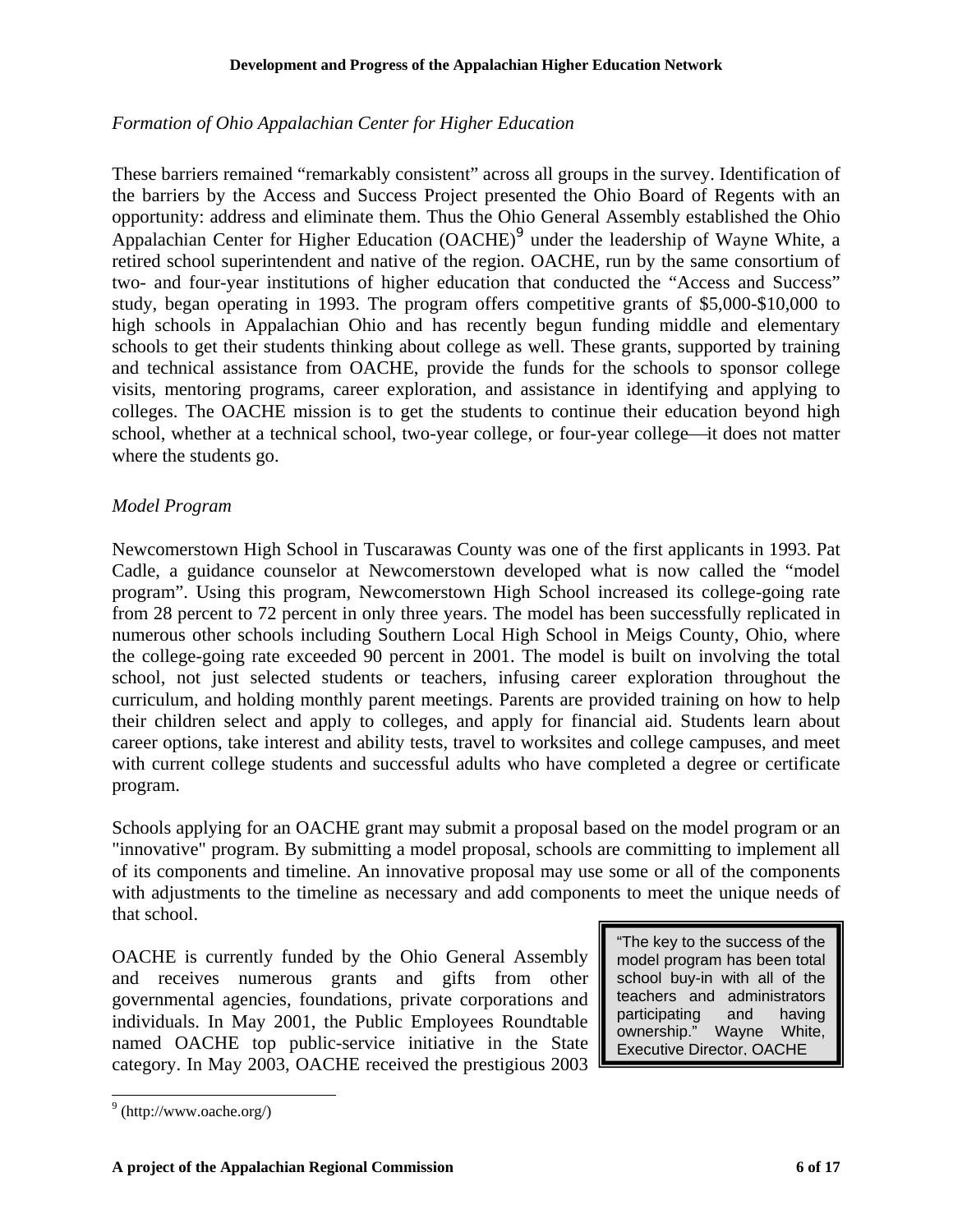"Innovations in American Government" Award from the Harvard University John F. Kennedy School of Government. To date, OACHE has given over \$1 million to 61 schools in Appalachian Ohio. While not all of the schools have seen a tripling of their college-going rates, most have been extraordinarily successful. (See Table II on page 14 for pre- and post-intervention collegegoing rates of high schools funded by AHE Network centers in 2002-2003.)

## *First Replication: West Virginia Access Center For Higher Education*

In 1998, the Community Colleges of Appalachia, an association of two-year colleges in the Appalachian region, approached ARC about replicating OACHE. The Community Colleges of Appalachia had heard from its Ohio members about the success OACHE was having and knew the importance of raising the levels of educational attainment to the region. With \$144,000, including \$35,000 from ARC, and training from Wayne White of OACHE, the North Central Appalachian Center for Higher Education (NCACHE) opened at Bluefield State College. NCACHE, directed by Sarita Gattuso, a native of McDowell County, West Virginia, was to serve the entire state of West Virginia and the three western counties that make up Appalachian Maryland. Opening its doors on September 1, 1998, NCACHE had the additional mission of proving the replicability of OACHE.

Following the OACHE model, NCACHE issued a Request for Proposals (RFP) in West Virginia and Appalachian Maryland. That first year, NCACHE awarded \$10,000 to each of six schools in West Virginia. (Schools in Maryland chose not to apply for this funding.) The following year, NCACHE sent an RFP to 135 high schools, received 18 proposals, and made eight new awards. With training and mentoring from White and assistance from the Community Colleges of Appalachia and ARC, Gattuso and NCACHE appeared to be off to a good start. ARC thus provided a second year of funding at \$35,000.

"Students are making better quality decisions. They are researching their options, getting more financial aid information, allowing more to attend private schools." Richard Duffield, Counselor, Valley High School, Pine Grove, West Virginia.

In 2000, "because of the tremendous critical need in West Virginia and the enthusiasm of schools in that state," NCACHE shifted its focus entirely to West Virginia and was renamed the West Virginia Access Center for Higher Education (WVACHE).<sup>10</sup> With the support of Bluefield State College, Gattuso established WVACHE as a tax-exempt corporation to allow it to solicit donations and apply for a wider variety of funding. Sizable grants from Bob and Jewell Evans (\$150,000) and the Benedum Foundation (\$110,000) have been major sources of funding since.

### *West Virginia Results*

WVACHE soon proved both its worth and the replicability of OACHE. Wirt County High School, one of the first to be funded, increased its college-going rate from 47 percent to 72 percent in just two years. Other high schools were seeing similar success rates. (See Table II on page 14 for all pre- and post-intervention college-going rates of currently funded high schools.)

 $\overline{a}$ **<sup>10</sup>** (http://www.oache.org/wvache\_history.htm)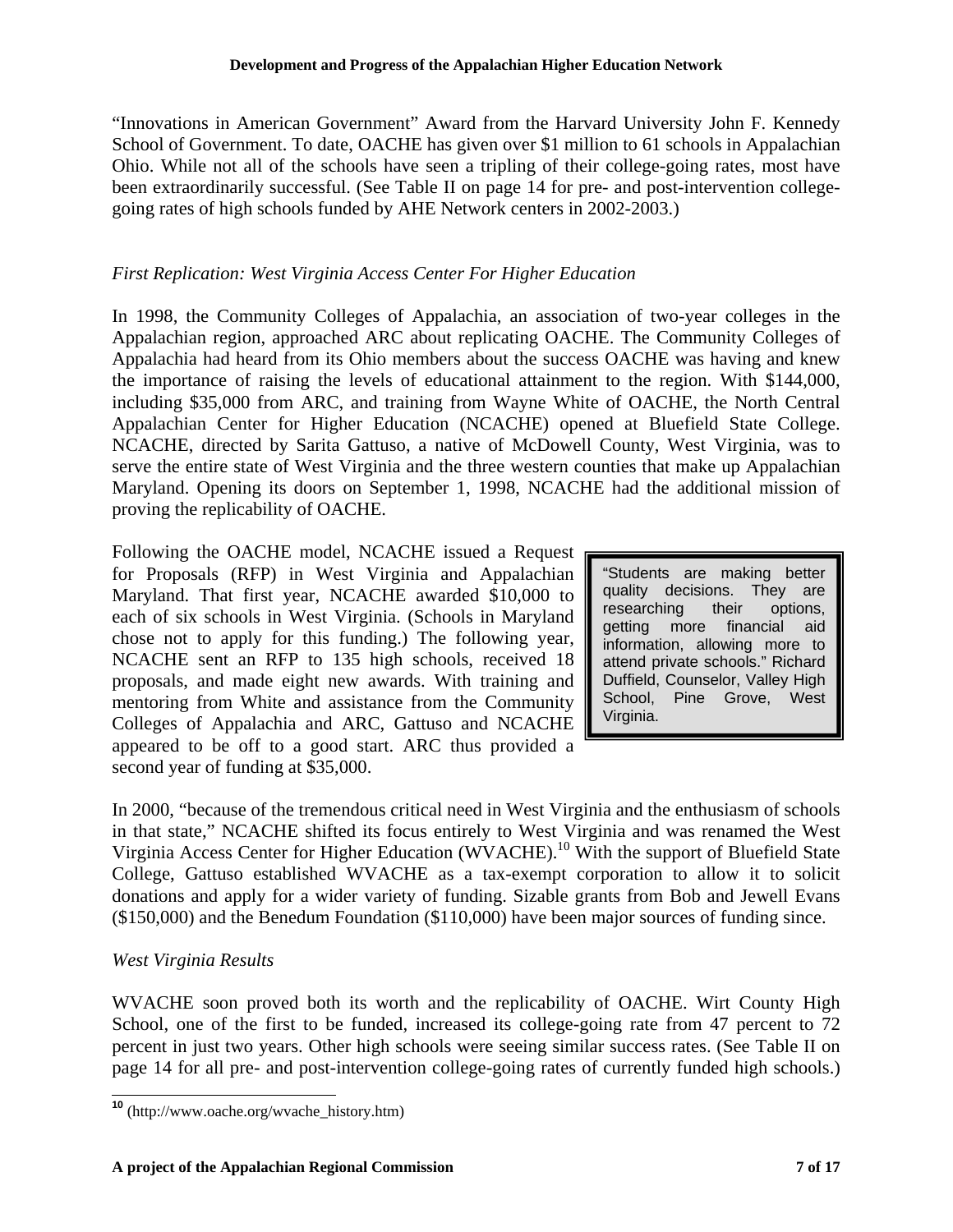Since opening its doors, WVACHE has provided over \$290,000 to 17 schools throughout West Virginia.

# APPALACHIAN HIGHER EDUCATION NETWORK

ARC closely watched the early successes of both OACHE and WVACHE. Having demonstrated the replicability of the OACHE model of seeding college access projects, ARC started the Appalachian Higher Education (AHE) Network in 2000. The mission of the AHE Network is to raise the levels of educational attainment in the region.

At the Governors' Quorum Meeting on February 27, 2000, the Appalachian Regional Commission approved the establishment of Appalachian Higher Education Network centers throughout the region focusing on the economically distressed counties. Up to four centers were approved for funding of \$50,000 per year for two years; the centers would be supported with training and mentoring by White and Gattuso. ARC approved \$200,000 for the first year, which was to be a "challenge grant," with additional funding to be sought from other sources both public and private.

AHE Network Centers address emotional and social barriers to college. This strategy is based on research conducted in Ohio by the Appalachian Access and Success Project and supported by studies around the country, including the work of the Harvard University College Opportunity And Career Help (COACH) program;<sup>11</sup> *Expanding College Access*, *Strengthening Schools: Evaluation of the GE College Bound Program;<sup>12</sup> Paving the Way to Postsecondary Education: K-12 Intervention Programs for Underrepresented Youth;<sup>13</sup>* and "Who Should We Help? The Negative Social Consequences of Merit Scholarships."14

Increased levels of financial aid alone are not sufficient to raise college-going rates in economically distressed communities. Programs must be developed that help students

# **COACH Mission Similar to**

**AHE Network**<br>COACH empowers<sup>#</sup> empowers Boston Public School students to make informed decisions about their futures. Harvard students work in the schools to provide information and instruction on how to navigate the college application and financial aid process. We encourage students to explore educational opportunities as they develop and pursue long-term career goals."

From the COACH Web site

realize that higher education is a realistic option for them and that it can open the door to far more opportunities. Typical activities funded by AHE Network grants to high schools include but are not limited to the following:

l  $11$  See http://www.ksg.harvard.edu/coach/index.htm for program details.

<sup>&</sup>lt;sup>12</sup> Lawrence Neil Bailis, Alan Melchior, Andrew Sokatch and Annabel, Sheinberg. January 2000. Center for Human Resources, Heller Graduate School, Brandeis University, Waltham, Massachusetts. Available at:

http://www.ge.com/community/fund/GEFund\_CollegeBound.pdf<br><sup>13</sup> Report of the National Postsecondary Education Cooperative Working Group on Access to Postsecondary Education. Patricia Gandara and Deborah Bial. September 2001. National Center for Education Statistics. Available at http://nces.ed.gov/pubs2001/2001205.pdf

**<sup>14</sup>** Civil Rights Project of Harvard University, August 23, 2002, Donald E. Heller and Patricia Marin, editors. Available at: http://www.civilrightsproject.harvard.edu/research/meritaid/fullreport.php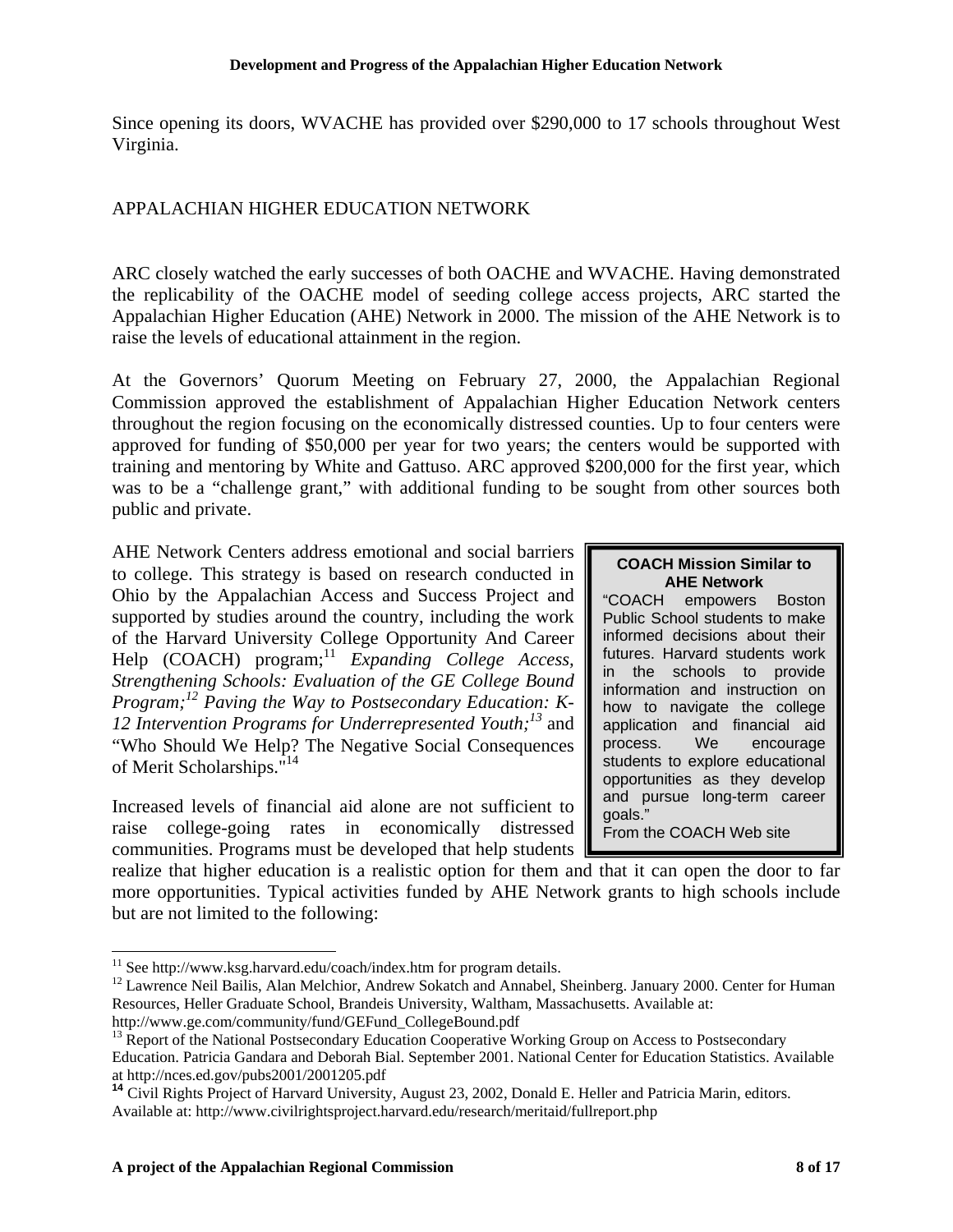- campus visits to colleges, universities, and technical schools;
- parental involvement pertaining to college selection, costs, and financial aid;
- active participation in college and career fairs;
- **EXECUTE:** career exploration and investigation;
- motivational speeches by college students;
- teacher and staff visits to schools and industry;
- networking with business alliances and partnerships; and
- quest speeches by respected, well-known, successful adults who have overcome barriers to post-secondary education.

The centers provide funding, training, and assistance in implementing programs to high schools in their service areas. They hold annual or more frequent meetings of high school grantees and help individual schools build the capacity to maintain their programs beyond the life of the grant. Preintervention college-going rates at participating high schools are often as low as 30 or 35 percent with some considerably lower. (See Table II on page 14.) Upon initial implementation of the Access Projects, high schools typically see 50 percent or more of their students going on to college. After two to three years of implementation, the college-going rate is consistently at a par with the national average of 63.3 percent and frequently 70 percent or higher.

#### *Forming the Network*

In April 2000, ARC issued an RFP for new centers. The competition was open to all "institutions or agencies with demonstrated ability to operate and manage grant funds,"15 except for high schools, local education agencies, and for profit businesses.<sup>16</sup> To help assure local ownership, each \$50,000 grant was to be matched at least one- or two-for-one. The centers were to be faithful replications of OACHE and WVACHE and would work closely with high schools, community groups, other agencies, and the institutions of higher education that most frequently receive students from their self-defined regions. The RFP required that contracts be awarded to those entities that had the most viable plans and that would serve "a predominance of high schools in [economically] distressed counties (as designated by the Commission)."<sup>17</sup>

ARC received five proposals. Gattuso, White, Nancy Brooks Smith, Appalachian Regional Commission Liaison Office, US Department of Education, and Jeffrey H. Schwartz, ARC Education Program, reviewed the proposals and recommended to ARC Federal and State Co-Chairs funding two of them. Centers were thus established in Kentucky and Alabama.

Having been authorized by the Governors and Federal Co-Chair to fund up to four centers, ARC released a second RFP in January 2001, and intensified its search for a funding partner. While two very strong proposals were received, one from Mississippi and one from Tennessee, without additional funding only one of them could be funded. In September 2001 the site in Mississippi

l <sup>15</sup> Request for Proposals by The Appalachian Regional Commission for Appalachian Higher Education Network Centers, April 28, 2000.

 $16$  Restrictions were due to a statutory prohibition against making grants to for-profit enterprises and to avoid any conflict of interest between ARC's grantee and subgrantees.

<sup>&</sup>lt;sup>17</sup> Given the diversity of the region and its school systems, ARC wanted to assure that all distressed counties would have equal opportunity, regardless of student population or the number of schools.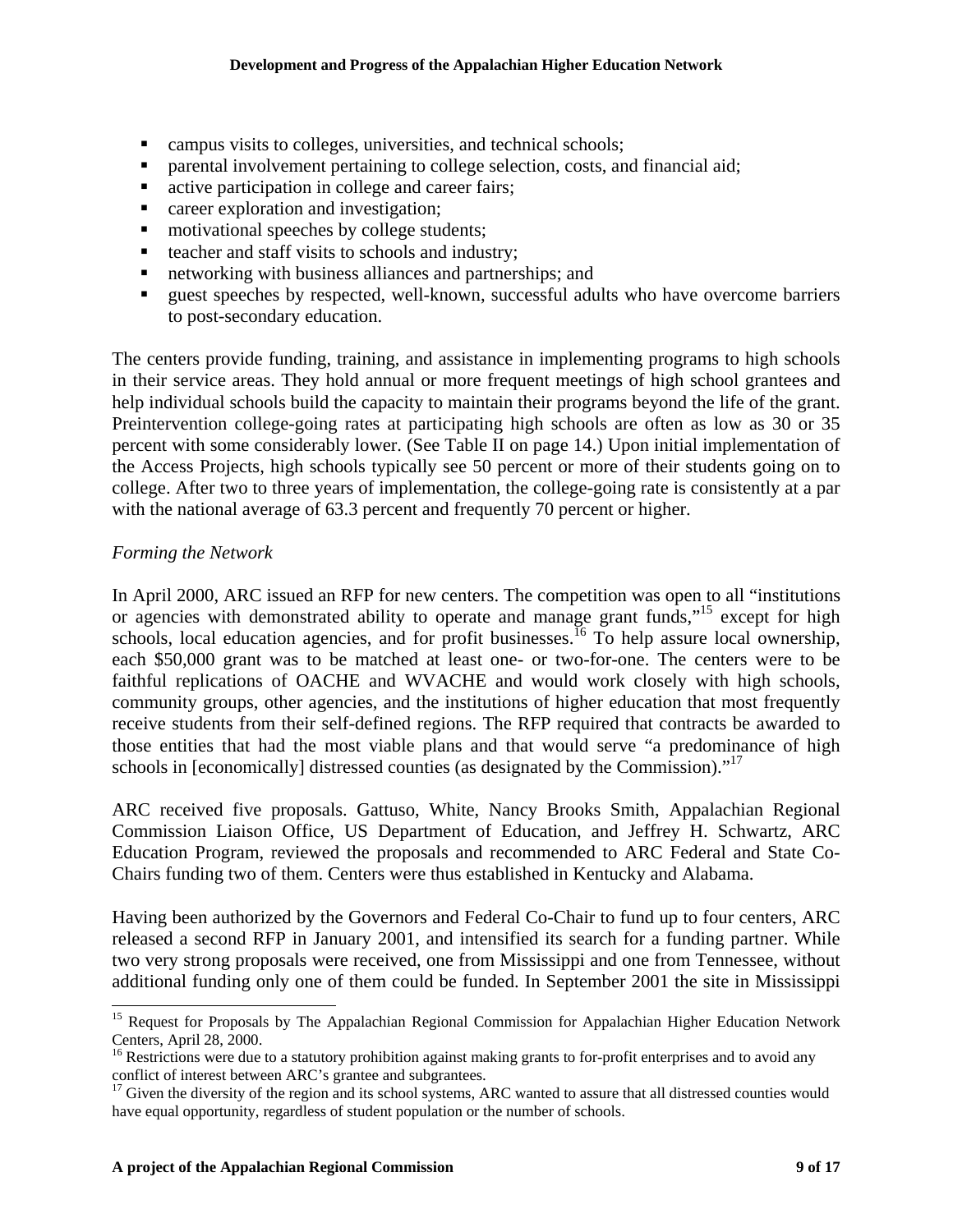was funded. The Mississippi site was funded first as it proposed to serve a greater number of economically distressed counties. ARC sought and, in February 2002, received a grant of \$75,000 from the W. K. Kellogg foundation to support the two centers in Mississippi and Tennessee. Thus, the Tennessee center was funded and became operational in June of 2002.

As a part of its Distressed Counties program, ARC again appropriated funding for the AHE Network in fiscal year 2003. Thus a third solicitation of centers was issued in May 2003. Both proposals, one from North Carolina and one from Virginia, were strong. Both were funded and the centers began operating in September of 2003.

Currently, AHE centers operate in Alabama, Kentucky, Mississippi, North Carolina, Ohio, Tennessee, Virginia and West Virginia. Figure 3 on page 11 shows the service areas of the eight centers.

# AHE NETWORK CENTERS

### *Kentucky*

l

The Institute for Regional Analysis and Public Policy at Morehead State University in Morehead, Kentucky, established the Kentucky Appalachian Higher Education (Kentucky AHED) Center in August 2000. The Kentucky AHED Center is a collaborative effort with Hazard Community and Technical Colleges, Southeast Community College and the Kentucky Department of Education. On the Board of Directors are Rowan Technical College, Cumberland Valley Technical College and the University of Kentucky. With Morehead State College almost equaling the initial ARC grant of \$50,000 and Hazard and Southeast contributing about \$20,000 each, the center was able to fund and provide technical assistance to four high schools during its first full year of operation. The second and third years of operation saw the same levels of funding and was able to provide grants to additional schools each year. Over those three years, the college-going rates of the schools receiving grants from the center have gone up an average of almost 20 percentage points (see Table II on page 14) with most schools at or above the national average college-going rate in 2003.

Kentucky AHED works closely with the statewide and local GEAR- $UP^{18}$  and other college access programs, both supporting and complementing their efforts. The center serves 38 high  $\text{schools}^{19}$  in 23 Appalachian Kentucky counties. Morehead State University currently supports the center while it searches for additional sources of funding to continue making grants to high schools and to expand operations to all of Appalachian Kentucky.

<sup>18</sup> Gaining Early Awareness and Readiness for Undergraduate Programs: A college access program funded by the U.S. Department of Education that focuses on an entire cohort of students and follows them from grades 7 through 12. While GEAR-UP has an emphasis on providing a more challenging middle and high school curriculum, the

AHE Network emphasizes overcoming the social, cultural, and emotional barriers to attending college.

<sup>&</sup>lt;sup>19</sup> While only four high schools receive grants and intensive support, information on applying for college and financial aid and college and career fairs are offered to their self-designated 23-county region.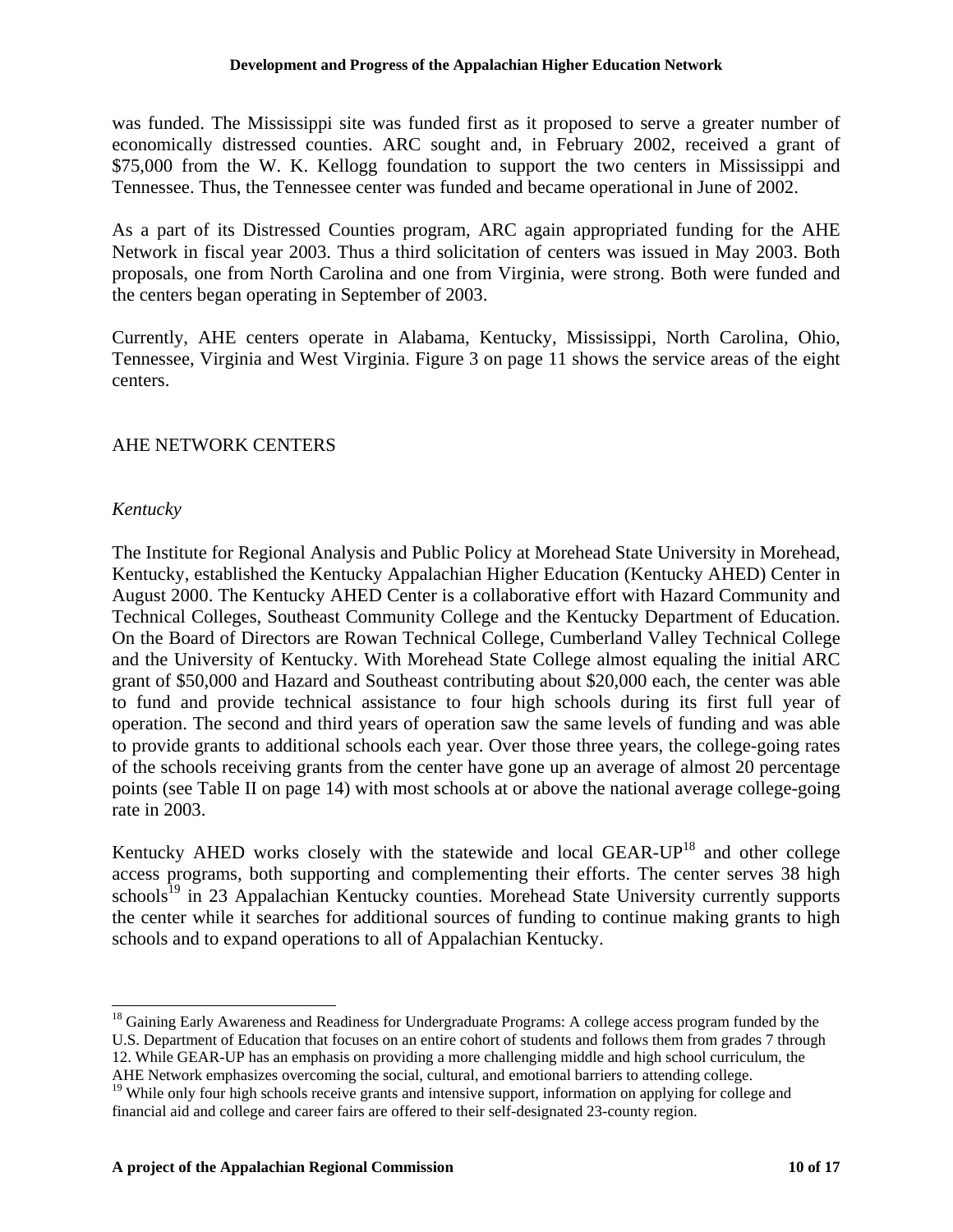

**Figure 3 Appalachian Higher Education Network Service Areas** 

#### *Alabama*

Hale County Appalachian Center for Higher Education (HCACHE) also opened in September of 2000. Run by the Hale Empowerment and Revitalization Organization (HERO) Family Resource Center in partnership with Shelton State Community College, HCACHE serves only a single county with five high schools. While the grants to the schools are not competitive in that all five schools can—and did—receive awards, the schools must submit acceptable proposals indicating how they intend to manage and use the funds. HERO equally matched Commission funding of \$50,000, enabling them to fund and support all five high schools in the county. College-going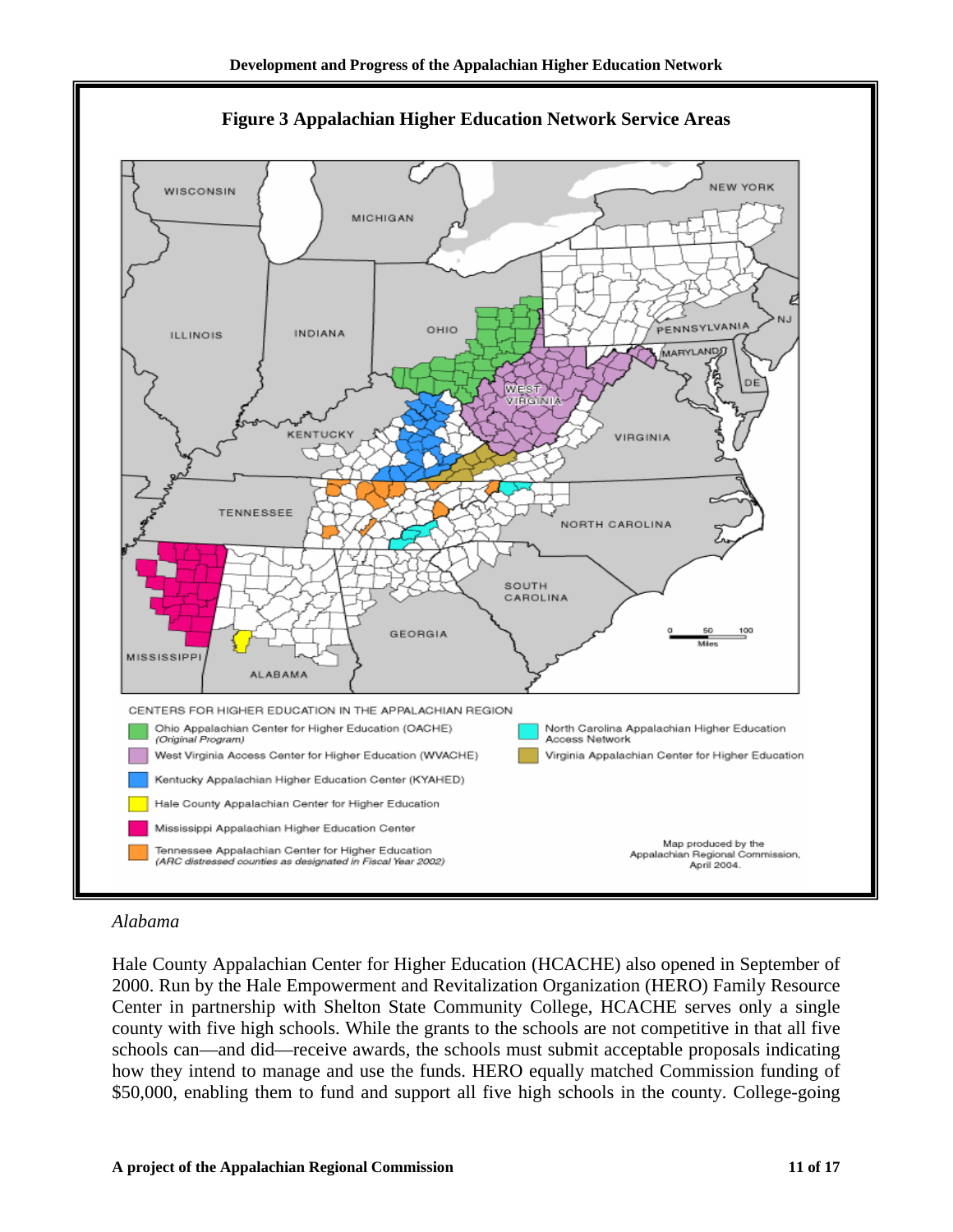rates in the five high schools have increased between 22 and 50 percentage points. All five now have higher college-going rates than the national average, with Greensboro West High School achieving a 100 percent rate in 2003.

HCACHE is now finishing its fourth year, with a grant from the state of Alabama and one-third of its support coming from the Hale County Board of Education. The Hale County Board has been picking up an increasing share of the costs each year and HERO is reaching out to corporations and foundations to help provide long-term support.

# *Mississippi*

The North Mississippi Education Consortium based in Tupelo, Mississippi, opened the North Mississippi Appalachian Center for Higher Education (NMACHE). The consortium is a collaborative of the University of Mississippi School of Education, Northeast Mississippi Community College, Northwest Mississippi Community College, Itawamba Community College and 41 public K-12 school districts located in North Mississippi. NMACHE serves the entire Appalachian Mississippi region with a particular emphasis on serving high schools located in economically distressed counties. During its two years of operation, NMACHE was able to fund and provide assistance to six high schools. The gains in college-going rates in those schools ranged from 2 to 55 percentage points with an average gain of close to 29 percentage points. Three schools now have college-going rates over 90 percent and in one school, Jumpertown High School, 100% of its senior class graduated and then continued their education.

In 2004, NMACHE plans to move to Itawamba Community College. Itawamba Community College will house NMACHE with similar college access programs that will be able to support and complement one another. NMACHE will continue to work throughout northeastern Mississippi in collaboration with other postsecondary institutions and local school districts. The goal will remain getting more students to continue their education beyond high school without a focus on any one particular school.

### *Tennessee*

The University of Tennessee operates the Tennessee Appalachian Center for Higher Education (TnACHE) in partnership with Roane State Community College, Walters State Community College, the Appalachian Rural Systemic Initiative (ARSI), the Southeastern High School Equivalency Program, America's Promise of Campbell County, the Tennessee Career Information Delivery System and several local school districts. The TnACHE service area includes all economically distressed counties of Appalachian Tennessee (as designated by ARC in FY 2002) with an initial emphasis in Campbell, Cocke, Fentress and Scott Counties. These four counties already had GEAR-UP and other programs in place with which the TnACHE projects can collaborate, thus facilitating start up of the center. TnACHE funded four high schools in its first year. These schools showed an average gain of 16 percentage points in their college going rates. TnACHE is currently funding and providing intensive assistance to four high schools, three continuing from last year and one new.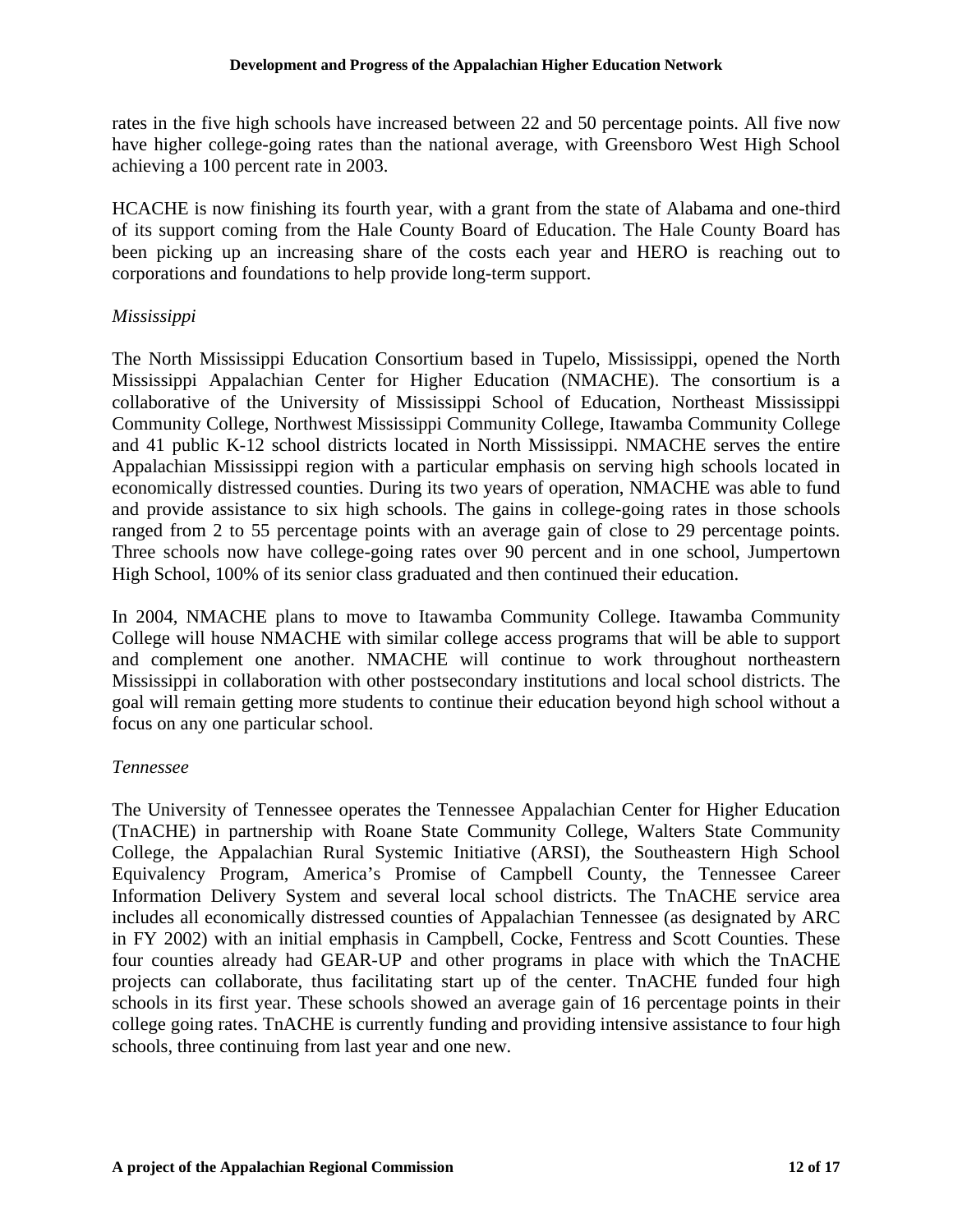#### *North Carolina*

Appalachian State University in Boone, North Carolina, built on existing partnerships with Western Carolina University, the University of North Carolina Office of the President, and Southwestern Community College to establish the Appalachian Higher Education Access Network of North Carolina. Other community colleges, the Western North Carolina Community Development Association, and the association of North Carolina Independent Colleges and Universities provide additional operating support. The center operates out of Appalachian State University and is coordinated with federally funded  $TRIO^{20}$  and GEAR-UP programs and the state-funded New Century Scholars program. The North Carolina center currently funds and works programs in with two high schools.

#### *Virginia*

l

Southwest Virginia Community College and Mountain Empire Community College jointly operate the Virginia Appalachian Center for Higher Education (VACHE). VACHE is based at the Educational Opportunity Center at Southwest Virginia Community College. In addition to coordinating with the outreach efforts of the Educational Opportunity Center, VACHE also works with the federally funded Upward Bound, Talent Search (both part of the TRIO program) and GEAR-UP programs. High school partner programs form organizations to connect the schools with area businesses and corporations to improve school-business communications. This school-business partnership sponsors job fairs for students, provides career information, and assists the students in identifying their postsecondary educational needs and options. VACHE has funded and begun to work with six high schools in their service area.

### AHE NETWORK IMPACT AND STATUS

The replication sites are now achieving success rates similar to those of the original site in Ohio. High schools funded by the first replication site in West Virginia have shown consistent, sustained gains in their college-going rates and many are now approaching or have surpassed the national average. In Hale County, Alabama, one of the poorest counties in the nation, all five participating high schools have reported college-going rates well above the national average of 63.3 percent, with two schools well into the 80s one school in the 90s and one school reporting 100 percent of all high school graduates going on to some sort of post-secondary training. Participating schools in Kentucky have shown increases of 20 to 30 percentage points, with one school reporting 92 percent of all graduates continuing their education. Of the five participating high schools in Appalachian Mississippi, all are now near or above the national average, with 56 to 100 percent of graduates continuing their education. The Tennessee center is working with six high schools and has seen college-going rates increase almost 16 percentage points on average in their first full year of operation. The centers in North Carolina and Virginia are just starting up.

 $20$  TRIO refers to a set of federally funded college access programs administered by the U.S. Department of Education. TRIO programs emphasize identifying specific students or groups of students for participation, while the AHE Network centers work with entire cohorts and, in many cases, entire schools.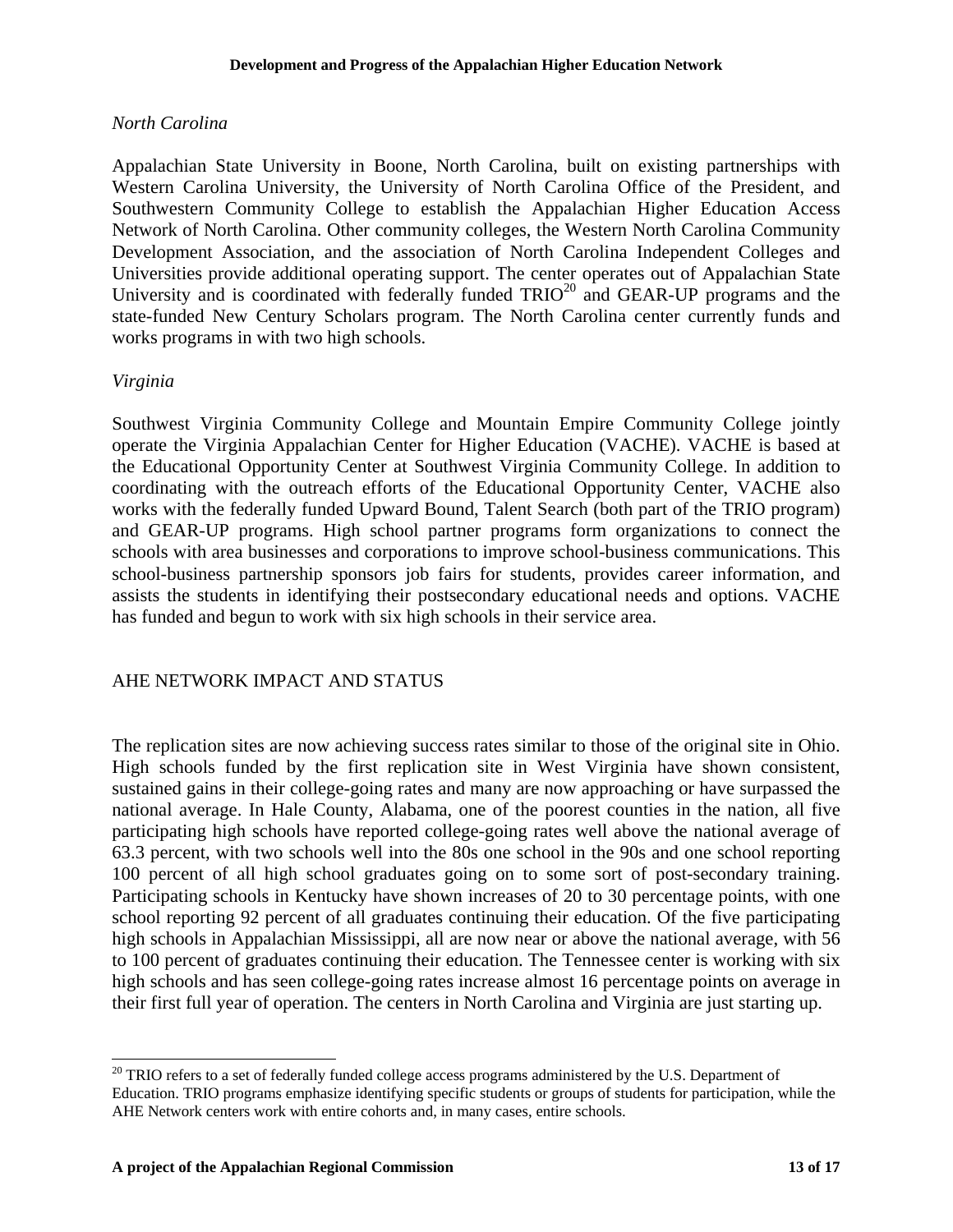| וח<br>ı<br>H |  |
|--------------|--|
|              |  |

**Percent of high school graduates entering two or four year institutions from high schools participating with the Appalachian Higher Education Network Centers in 2002** 

| Center                                                                                                |                   | <b>OH</b>   |     | <b>WV</b>  |     | KY   |     | AL   |      | <b>MS</b> |     | <b>TN</b> | NC                                                                                            | <b>VA</b>                                                                                              |
|-------------------------------------------------------------------------------------------------------|-------------------|-------------|-----|------------|-----|------|-----|------|------|-----------|-----|-----------|-----------------------------------------------------------------------------------------------|--------------------------------------------------------------------------------------------------------|
| Year began operation                                                                                  |                   | 1993        |     | 1998       |     | 2000 |     | 2000 | 2001 |           |     | 2002      | 2003                                                                                          | 2003                                                                                                   |
|                                                                                                       | Pre <sup>21</sup> | $2003^{22}$ | Pre | 2003       | Pre | 2003 | Pre | 2003 | Pre  | 2003      | Pre | 2003      |                                                                                               |                                                                                                        |
|                                                                                                       | 58                | 74          | 46  | 80         | 47  | 63   | 48  | 84   | 66   | 94        | 29  | 55        |                                                                                               | Initial schools to be<br>No data available at this time.<br>2004.<br>spring of 2<br>in the<br>selected |
|                                                                                                       | 47                | 55          | 31  | 55         | 62  | 62   | 57  | 87   | 89   | 91        | 42  | 37        |                                                                                               |                                                                                                        |
|                                                                                                       | 43                | 48          | 41  | 60         | 57  | 71   | 52  | 100  | 37   | 92        | 24  | 59        | Initial schools to be                                                                         |                                                                                                        |
|                                                                                                       | 46                | 58          | 56  | 58         | 43  | 97   | 44  | 94   | 39   | 56        | 43  | 50        |                                                                                               |                                                                                                        |
|                                                                                                       | 32                | 44          | 43  | 61         | 64  | 92   | 50  | 72   | 56   | 100       | 27  | N/A       |                                                                                               |                                                                                                        |
|                                                                                                       | 64                | 62          | 36  | 66         | 50  | 66   |     |      | 59   | 85        |     |           |                                                                                               |                                                                                                        |
| Data provided for individual schools participating during<br>academic year.<br>$-2004$<br>2003<br>the | 30                | 46          | 54  | 47         | 40  | 64   |     |      |      |           |     |           | available at this time.<br>2004.<br>$\mathfrak{b}$<br>spring<br>in the<br>selected<br>No data |                                                                                                        |
|                                                                                                       | 53                | 68          | 49  | 67         | 73  | 89   |     |      |      |           |     |           |                                                                                               |                                                                                                        |
|                                                                                                       | 47                | 56          | 47  | 64         | 48  | 49   |     |      |      |           |     |           |                                                                                               |                                                                                                        |
|                                                                                                       | 45                | 71          | 57  | $N/A^{23}$ | 26  | 53   |     |      |      |           |     |           |                                                                                               |                                                                                                        |
|                                                                                                       | 39                | 56          | 49  | N/A        |     |      |     |      |      |           |     |           |                                                                                               |                                                                                                        |
|                                                                                                       | 44                | 74          | 33  | N/A        |     |      |     |      |      |           |     |           |                                                                                               |                                                                                                        |
|                                                                                                       | 39                | 39          | 68  | N/A        |     |      |     |      |      |           |     |           |                                                                                               |                                                                                                        |
|                                                                                                       | 68                | 81          |     |            |     |      |     |      |      |           |     |           |                                                                                               |                                                                                                        |
|                                                                                                       | 48                | 68          |     |            |     |      |     |      |      |           |     |           |                                                                                               |                                                                                                        |
| Average percentage-<br>point gain                                                                     |                   | 13.1        |     | 17.2       |     | 19.6 |     | 37.2 |      | 28.7      |     | 15.8      |                                                                                               |                                                                                                        |

<sup>&</sup>lt;sup>21</sup> Pre-intervention college-going rates reported as a percentage of the high school senior class. Dates of initial intervention may vary.

 $^{22}$  College-going rates reported for high school seniors in the spring of 2003; some high schools may have had funding for multiple years.

 $2<sup>23</sup>$  School is in its initial year of funding, individual school data not yet available.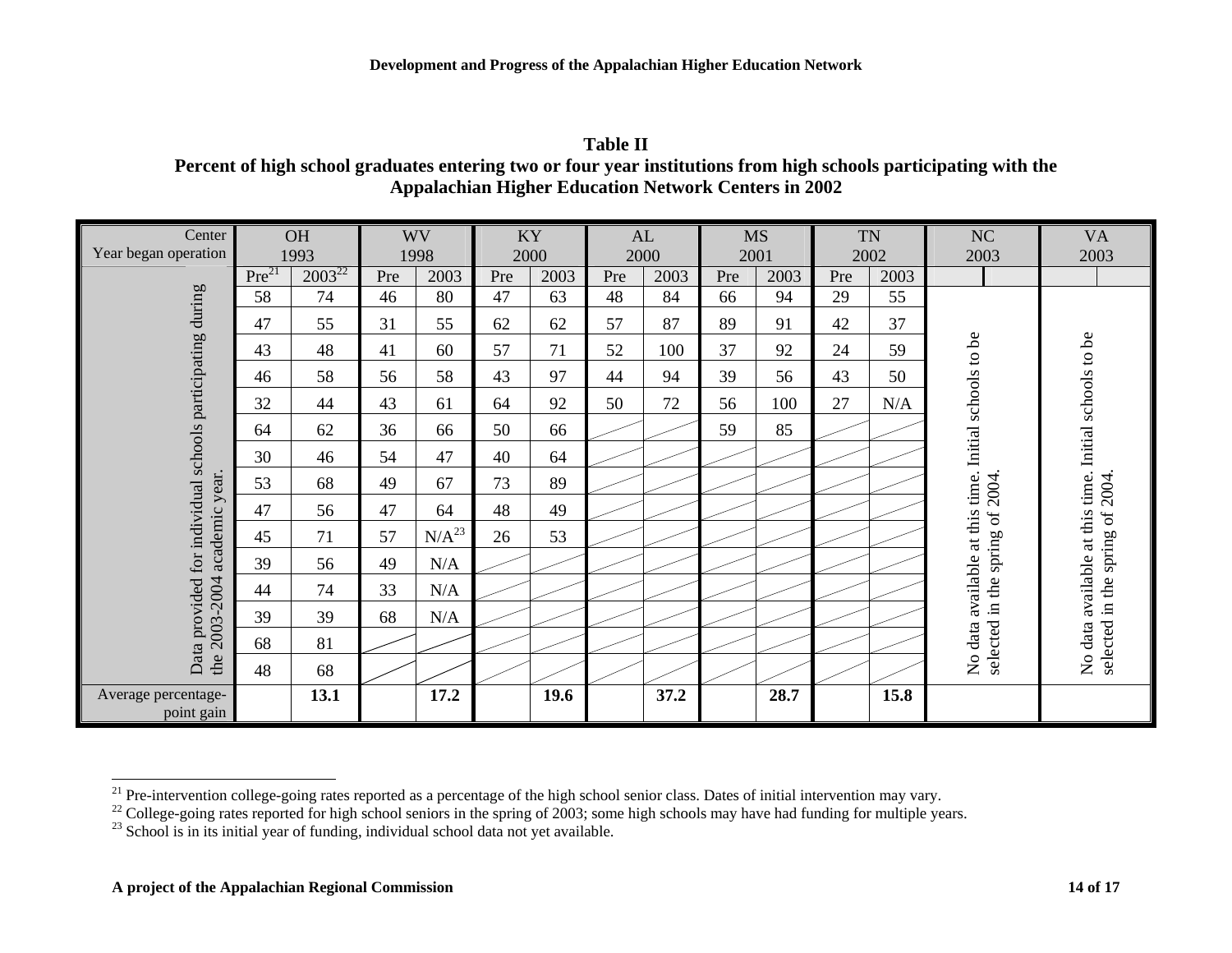#### *Appalachian Regional Commission Role*

ARC provides training and support to the center directors. Sarita Gattuso, director of the West Virginia Center, coordinates these services, which she provides along with Wayne White, director of the original center in Ohio. Together they mentor new directors and provide consultative services and training to the new sites. New center directors attend the Ohio and/or West Virginia grantee conferences to learn more about the process, and White and Gattuso travel to new sites to observe and assist with their implementation. ARC also provides training and assistance in obtaining other sources of funding. It is expected that after two years of support from ARC, each center will have demonstrated its effectiveness at increasing the college-going rates of high school students and will be able to attract adequate funding to maintain services.

From FY 1999<sup>24</sup> through FY 2003, ARC provided \$982,405 (includes a grant from the W.K. Kellogg Foundation of \$75,000) to help grow and expand the AHE Network and has budgeted another \$200,000 for FY 2004. (See Table III below.) Nineteen percent of the funding is used for support activities, including training and mentoring for the new centers. The remaining 81 percent is provided directly to the centers to support start-up and initial operating costs. As of September 2003, ARC investment had leveraged over \$1,108,540 in state and local funds.

**Table III Appalachian Regional Commission Financial Support of AHE Network Centers by Fiscal Year in Dollars**

| <b>Fiscal</b>  | <b>Training</b>       | WV      | AL      | KY     | <b>MS</b> | TN      | <b>NC</b> | <b>VA</b> | <b>Total</b>    |
|----------------|-----------------------|---------|---------|--------|-----------|---------|-----------|-----------|-----------------|
| year of        | $\boldsymbol{\alpha}$ |         |         |        |           |         |           |           |                 |
| <b>Funding</b> | <b>Support</b>        |         |         |        |           |         |           |           |                 |
| 1999           |                       | 31,500  |         |        |           |         |           |           | 35,000          |
| 2000           | 57,337                | 38,500  | 50,000  | 50,000 |           |         |           |           | 192,337         |
| 2001           | 50,450                |         | 50,000  | 49,455 | 50,000    |         |           |           | 199,905         |
| 2002           | 28,000                |         | 50,000  |        | 31,163    | 61,000  |           |           | $170, 163^{25}$ |
| 2003           | 49,000                | 75,000  | 50,000  |        | 30,000    | 61,000  | 60,000    | 60,000    | 385,000         |
| <b>Total</b>   | 184,787               | 145,000 | 200,000 | 99,455 | 111,163   | 122,000 | 60,000    | 60,000    | 982,405         |

 $\overline{a}$ 

 $24$  ARC follows the federal October-September fiscal year. For example, FY 1999 began October 1, 1998, and ended September 30, 1999.

<sup>&</sup>lt;sup>25</sup> Amounts include partial funding for the training and support and for the centers in Mississippi and Tennessee from a \$75,000 grant from the W.K. Kellogg Foundation in FY 2002.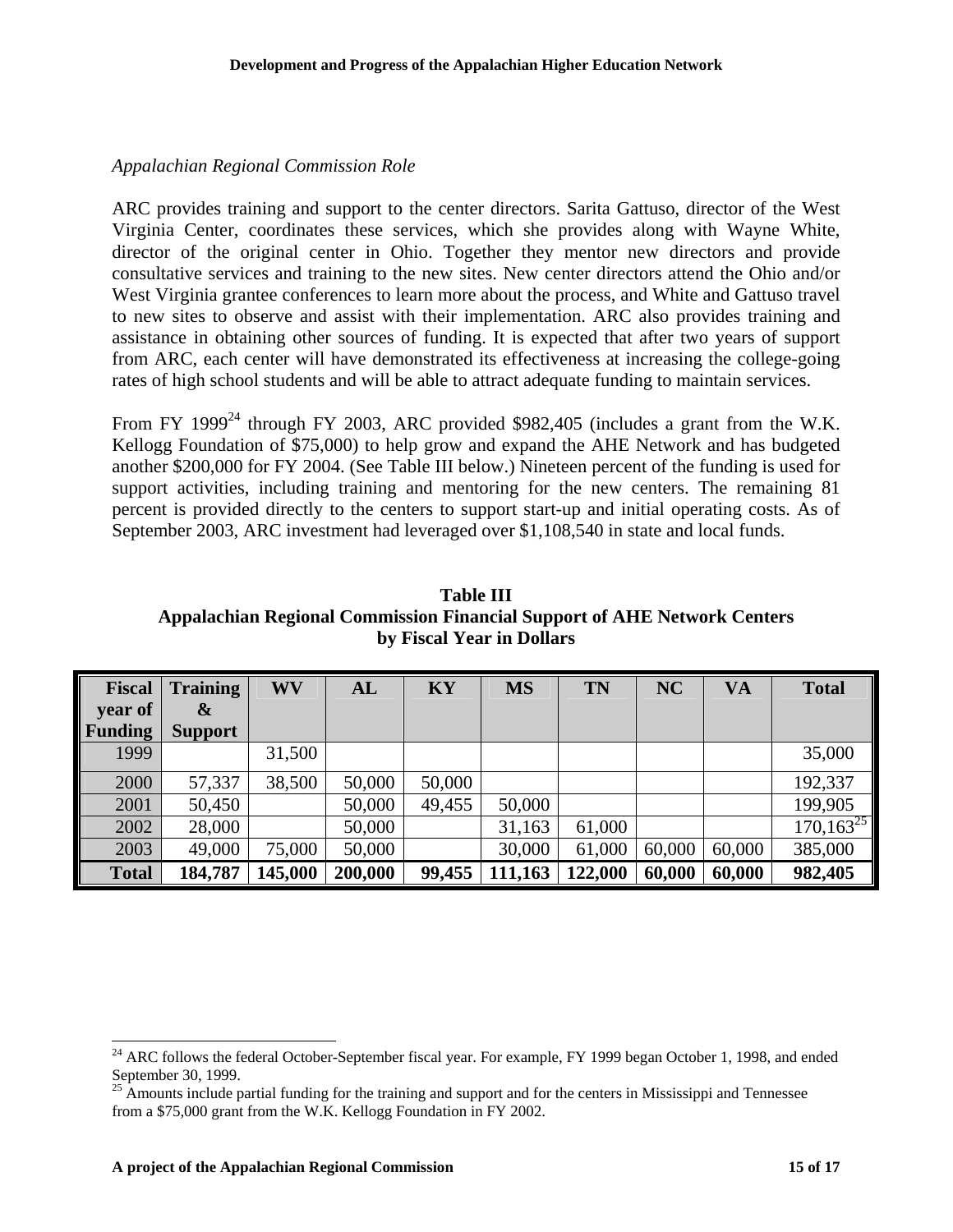#### FUTURE DIRECTIONS

There is great need throughout the entire Appalachian Region for additional AHE Network centers. The eight existing centers are doing an excellent job of raising the college-going rates. These centers, though, only have the capacity to serve up to one-fourth, between 60 and 75, of the more than 300 high schools in the 91 Commission-designated economically distressed counties in any given year. Given that the centers work with each school for at least two to three consecutive years, it would be at least 10 years before they could reach all schools for an initial round of assistance. And that does not include the number of high schools in "economically distressed areas" of non-distressed counties or any other high school in need of assistance. ARC's goal is to eventually have centers in all states serving all counties, beginning with those counties and areas identified as economically distressed.

ARC is working with state governments, foundations and corporations in the region to add more centers to the network. As funding permits, ARC will periodically issue RFPs to establish new centers. The centers will implement the proven model from OACHE and center directors will be trained and mentored by the current Network support team, the founders and current directors of OACHE and WVACHE. The Network will continue to be supported by the Education Program manager at ARC headquarters who manages the RFP process and the grants to the centers, assists in providing technical assistance, and actively seeks new partners for both ARC and the individual centers.

#### *Research Needed*

Studies are needed to document the long-term impact of the AHE Network centers on the individual students and on the region. While the increased number of students attending some form of postsecondary education has been carefully documented—and we believe that is a good thing for both the individuals involved and the region—we do not know what happens to the students after they enter postsecondary education institutions. Research on the impact of these and similar programs on individual students is scant; studies with a focus on Appalachian students are virtually non-existent. What little research there is, along with anecdotal evidence, indicates that Appalachian students tend to drop out of two- and four-year programs at somewhat higher rates than the national average. The U.S. Bureau of Labor Statistics show that employment and salary benefits increase as years of college attendance increases. Thus, while students are likely to be considerably better off financially with even just "some college", if they are indeed dropping out at a higher rate, this is an area that should be addressed. When it comes to obtaining employment and higher salaries, the statistics on years of college attendance show that this is truly an instance of where "if a little is good, more is better."

To assure that the centers are working as well as they can and to assist with future replications, an independent evaluation and study of the centers needs to be done. This study needs to document the implementation of the programs as well as the changes in the college-going rates at participating high schools. This evaluation and study will prove useful in building and strengthening the program as well as gathering support for the network and individual centers.